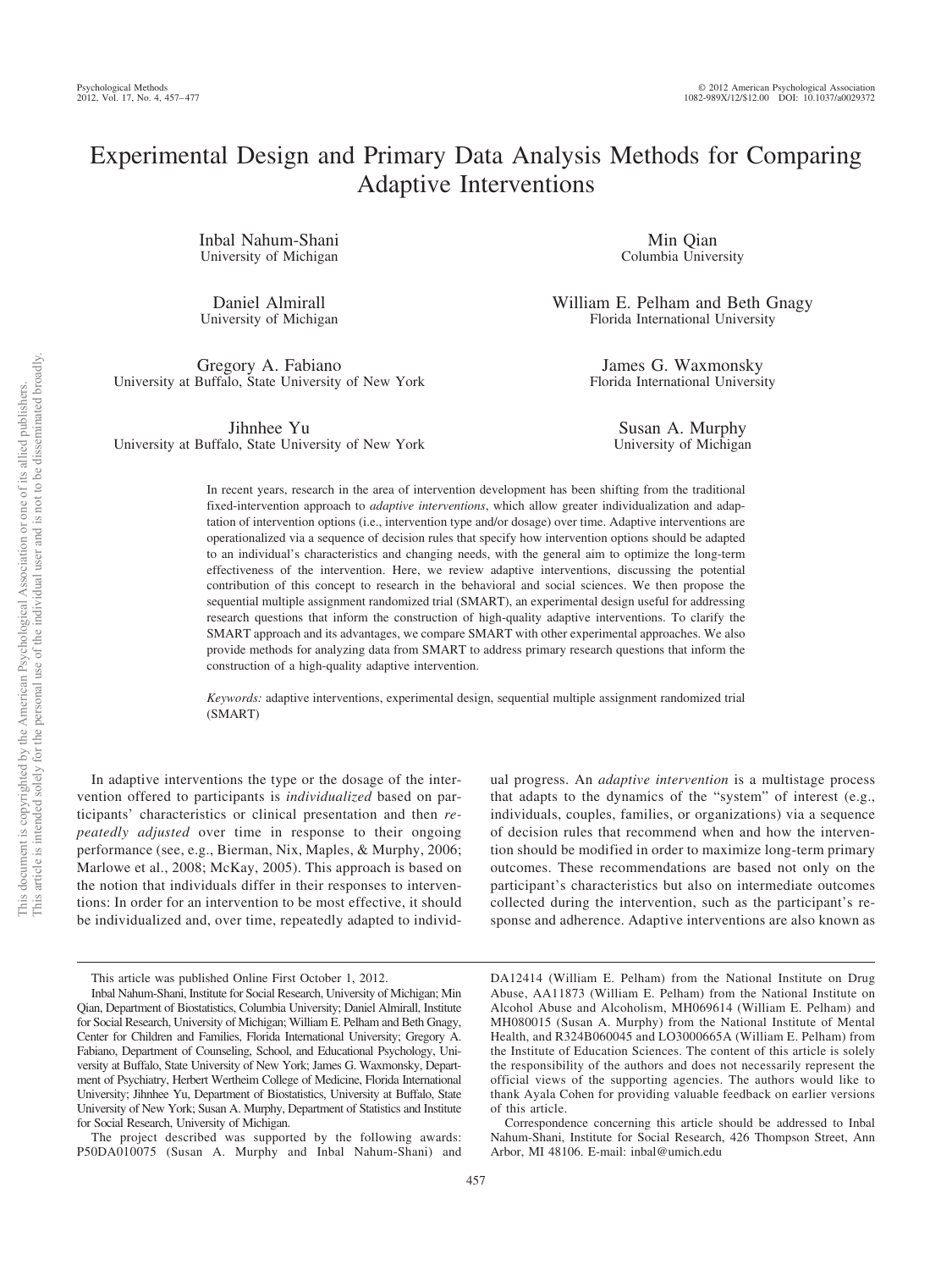*dynamic treatment regimes* (Murphy, van der Laan, Robins, & the Conduct Problems Prevention Research Group, 2001; Robins, 1986), *adaptive treatment strategies* (Lavori & Dawson, 2000; Murphy, 2005), *multistage treatment strategies* (Thall, Sung, & Estey, 2002; Thall & Wathen, 2005), and *treatment policies* (Lunceford, Davidian, & Tsiatis, 2002; Wahed & Tsiatis, 2004, 2006).

The conceptual advantages of adaptive interventions over a fixed-intervention approach (in which all participants are offered the same type or dosage of the intervention) have long been recognized by behavioral and social scientists. For example, in the area of organizational behavior, Martocchio and Webster (1992) studied the effect of feedback on employee performance in software training, stressing the need to develop training programs in which training design characteristics are adapted to employee level of cognitive playfulness (cognitive spontaneity in human– computer interactions). Recently, in their study of career goal setting, Hirschi and Vondracek (2009) discussed the development and adaptation of goals as a dynamic process, in which individuals have to select goals according to personal preferences and environmental opportunities and limitations, optimize their behavior to achieve those goals, and compensate and adjust if goals become unattainable or unattractive (also see Abele & Wiese, 2008; Baltes & Baltes, 1990). In the area of psychotherapy, Laurenceau, Hayes, and Feldman (2007) conceptualized individuals' growth and change during therapy as a dynamic (i.e., nonlinear and discontinuous) process and highlighted the need to use experimental designs that improve the ability of practitioners to effectively adjust therapy over time in response to the dynamics of change (Laurenceau et al., 2007).

Here, we discuss an experimental design and data analysis methods useful for developing (i.e., for constructing or revising) adaptive interventions in the social and behavioral sciences. First we review how adaptive interventions use decision rules to operationalize the individualization of intervention options (i.e., intervention type and dosage) based on participants' characteristics and the repeated adaptation of intervention options over time in response to the ongoing performance of participants. Next we discuss how the sequential multiple assignment randomized trial (SMART; Murphy, 2005; Murphy, Collins, & Rush, 2007; see also Lavori & Dawson, 2000, 2004, for related ideas), an experimental design approach used across the medical fields (e.g., Fava et al., 2003; Lavori et al., 2001; Schneider et al., 2001; Stone et al., 1995), can be used to develop adaptive interventions in the social and behavioral sciences. More specifically, we discuss how data from SMART designs are useful in addressing key research questions that inform the construction of a high-quality adaptive intervention. Building on ideas from the clinical literature, we compare the SMART design with other common experimental approaches. We also provide data analysis methods that can be used with the resulting SMART data to compare the effectiveness of intervention options at different stages of the adaptive intervention and to compare the effectiveness of adaptive interventions that are embedded in the SMART design. To clarify ideas and illustrate the data analysis methods, we employ data from the Adaptive Interventions for Children with ADHD SMART study (Center for Children and Families, SUNY at Buffalo, William E. Pelham, principal investigator [PI]). Finally, we discuss directions for future research for social and behavioral scientists aiming to develop adaptive interventions.

# **Adaptive Interventions**

Adaptive interventions are conceptualized as sequential treatment processes in which the varying needs of participants are taken into consideration (Collins, Murphy, & Bierman, 2004). This conceptualization has two components: (a) The intervention is *individualized* based on the characteristics and specific needs of participants; and (b) the intervention is *time varying*; that is, it repeatedly adapts over time in response to participants' ongoing performance and changing needs.

Sackett, Rosenberg, Gray, Haynes, and Richardson (1996, p. 71) defined evidence-based practice as "the conscientious, explicit, and judicious use of current best practice evidence in making decisions about the care of individual patients." The practical appeal of the adaptive approach is outlined in Weisz, Chu, and Polo's (2004, p. 302) discussion of dissemination and evidencebased practice in clinical psychology, which suggests that evidence-based practice should ideally consist of much more than simply obtaining an initial diagnosis and choosing a matching treatment. Evidence-based practice

is not a specific treatment or a set of treatments, but rather an orientation or a value system that relies on evidence to guide the entire treatment process. Thus, a critical element of evidence-based care is periodic assessment to gauge whether the treatment selected initially is in fact proving helpful. If it is not, adjustments in procedures will be necessary, perhaps several times over the course of the treatment. (Weisz et al., 2004, p. 302)

In fact, many behavioral and cognitive therapies can be seen as adaptive interventions (Bierman et al., 2006). For example, group therapy processes are adjusted over time based on group dynamics and the developmental stage of the group (M. B. Cole, 2005; Yalom, 1995). Cognitive therapy is tailored to address the unique cognitive conceptualization of the patient and to respond to his/her progress or regression during the process, with therapists basing the format, content, duration, and intensity of the upcoming sessions on the results of the prior sessions (Beck, Liese, & Najavits, 2005). While in practice the idea of adaptive interventions is not new, limited attention was given to developing research designs and methods that help scientists and practitioners decide how to individualize and repeatedly adapt intervention options (i.e., intervention type and/or dosage) in order to optimize long-term outcome. In recent years, intervention scientists are becoming increasingly interested in experimental designs that explicitly incorporate the adaptive aspects of the intervention. The general aim is to obtain data useful for addressing key questions concerning the individualization and adaptation of intervention options so as to inform the construction of high-quality (i.e., highly efficacious) adaptive interventions.

## **Decision Rules and Tailoring Variables**

One approach to operationalizing the conceptual idea of an adaptive intervention is to use decision rules (Bierman et al., 2006) that link individuals' characteristics and ongoing performance with specific intervention options. The aim of these decision rules is to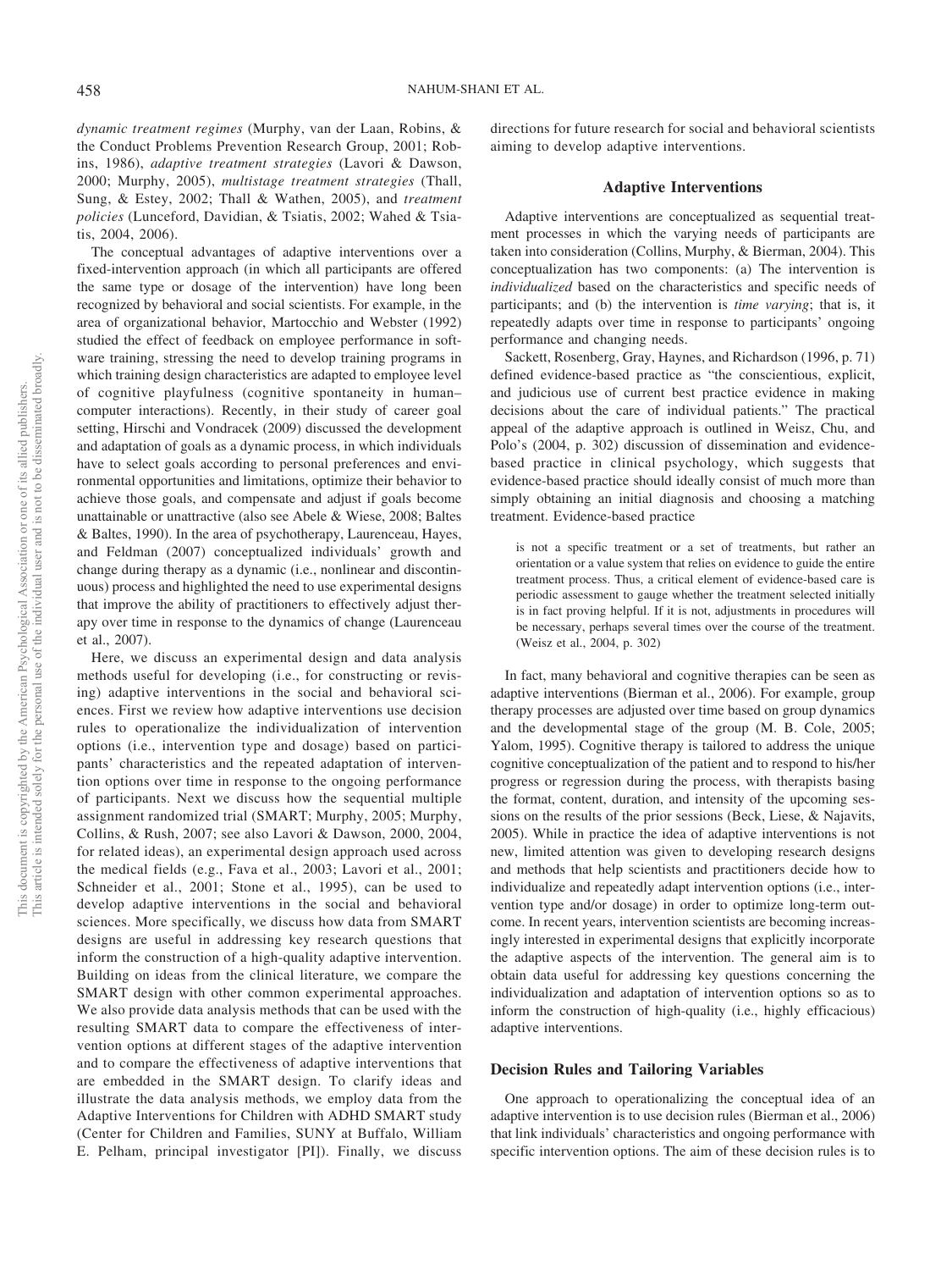guide practitioners in deciding which intervention options to use at each stage of the adaptive intervention, using available information relating to the characteristics and/or ongoing performance of the participant. This approach is conceptually appealing because it mimics decision processes in real life, in which decision makers select their actions based on information obtained from the environment and modify their actions based on this information with the general aim to achieve good long-term outcomes.

In an adaptive intervention, the adaptation of the intervention options is based on the participant's values on *tailoring variables*. These variables strongly moderate the effect of intervention options, such that the type or dosage of the intervention should be tailored according to values of these variables. Not all moderators are tailoring variables (Gunter, Zhu, & Murphy, 2011). Consider an example in which both men and women respond better to high-intensity than to low-intensity behavioral intervention, but high-intensity behavioral intervention is more beneficial for women. In this case, although gender is a moderator, both men and women should be offered high-intensity behavioral intervention because both groups are likely to benefit. Thus, gender is not a tailoring variable (otherwise different genders should be offered different levels of intervention intensity).

Although the list of candidate tailoring variables depends on the problem at hand, potential tailoring variables include individual, group, or contextual characteristics representing risk or protective factors that influence responsiveness to (or need for) intervention type or dosage. For example, assume an investigator is interested in evaluating an intervention (i.e., assessing the effectiveness of the intervention compared to control) that includes 13 weekly group sessions for improving perceived social support among community residents. Suppose the investigator considers two types of intervention: one in which group sessions emphasize cognitive restructuring (e.g., positive assertions to self and others, conflict resolution strategies, active listening) and one in which group sessions emphasize developing social skills (e.g., identifying and correcting dysfunctional attitudes in relationships, positive selfstatements, and self-acceptance). Assume that prior scientific evidence suggests that community residents who are characterized by particular risk factors, for example low self-esteem, are more likely to benefit from an intervention that emphasizes cognitive restructuring than on social skills training. Those with high selfesteem, on the other hand, might find other interventions more beneficial. Accordingly, the investigator might choose to offer a supportive intervention in which the type of the intervention is individualized based on baseline levels of self-esteem (i.e., to offer different types of intervention to community residents with different baseline levels of self-esteem).

Participants' responsiveness might also be an important tailoring variable. For example, assume the investigator conjectures that community residents who do not adequately respond (report low levels of support) to the support intervention within a certain period of time (e.g., 6 weeks) might need a more intensive subsequent intervention (e.g., during the last 7 weeks of the intervention), rather than more of the same. In this case, the investigator might choose to offer a supportive intervention that adapts to community residents' response to the first 6 weeks of the intervention.

The choice of intervention options can also be tailored by the intervention options the individual has already received. For ex-

ample, assume the investigator conjectures that intensifying the intervention for nonresponders might be more effective for those residents who received cognitive restructuring during the first 6 weeks of the intervention. However, it is better to add a cognitive component to those nonresponders who received social skills training during the first 6 weeks of the intervention. In this case, the investigator might choose to offer a supportive intervention in which the decision of whether to intensify the support intervention for nonresponders to the first 6 weeks of the intervention varies depending on the type of support intervention given during the first 6 weeks.

To demonstrate the way decision rules link the tailoring variables to intervention options, assume the investigator decided to offer a supportive intervention that begins with six weekly sessions of social skills training (denoted as the first stage of the intervention) and then the sessions offered during the subsequent 7 weeks (denoted as the second stage of the intervention) are tailored according to the participant's response to the first stage of the intervention. In this case, the decision rule can be expressed as

First-stage intervention  $=$  {social skill development} IF evaluation  $=$  {nonresponse} THEN second-stage intervention  $=$  {intensify first-stage} intervention} ELSE IF evaluation  $=$  {response} THEN at second stage  $=$  {continue on present intervention}

Notice that the IF and ELSE IF parts of the rule contain the tailoring variables; intervention options are expressed in the THEN parts of this rule. To develop high-quality adaptive interventions, we focus on constructing good decision rules.

Researchers have used decision rules to operationalize adaptive interventions in several existing programs. In the Fast Track adaptive intervention for preventing conduct problems among high-risk children (Conduct Problems Prevention Research Group, 1992), the frequency of home visits was adapted, and at half-year intervals, readapted. The tailoring variables were two types of clinical judgment: ratings of parental functioning and global assessments of family need for services. Program guidelines were used to link these two tailoring variables to three prescribed levels of home visiting (e.g., weekly home visits for low-functioning families, biweekly home visits for moderate-functioning families, and monthly home visits for highfunctioning families (see Bierman et al., 2006). In the misdemeanor drug court adaptive intervention developed by Marlowe and colleagues (Marlowe et al., 2008), the frequency of court hearings and type of counseling session were adapted using pretreatment tailoring variables (history of formal drug abuse treatment and evidence of antisocial personality disorder) as well as time-varying tailoring variables (participants' compliance with the drug court program and results of drug tests). McKay (2005) evaluated the effectiveness of an adaptive intervention for patients who are alcohol dependent. This intervention was built around brief telephone contacts, consisting of risk-for-relapse assessment and problem-focused counseling. When risk levels increased above specified criteria, participants received stepped-up care, such as more frequent telephone sessions and sessions of motivational interviewing.

In these programs, the sequence of decision rules that operationalized the adaptive intervention was prespecified based on clinical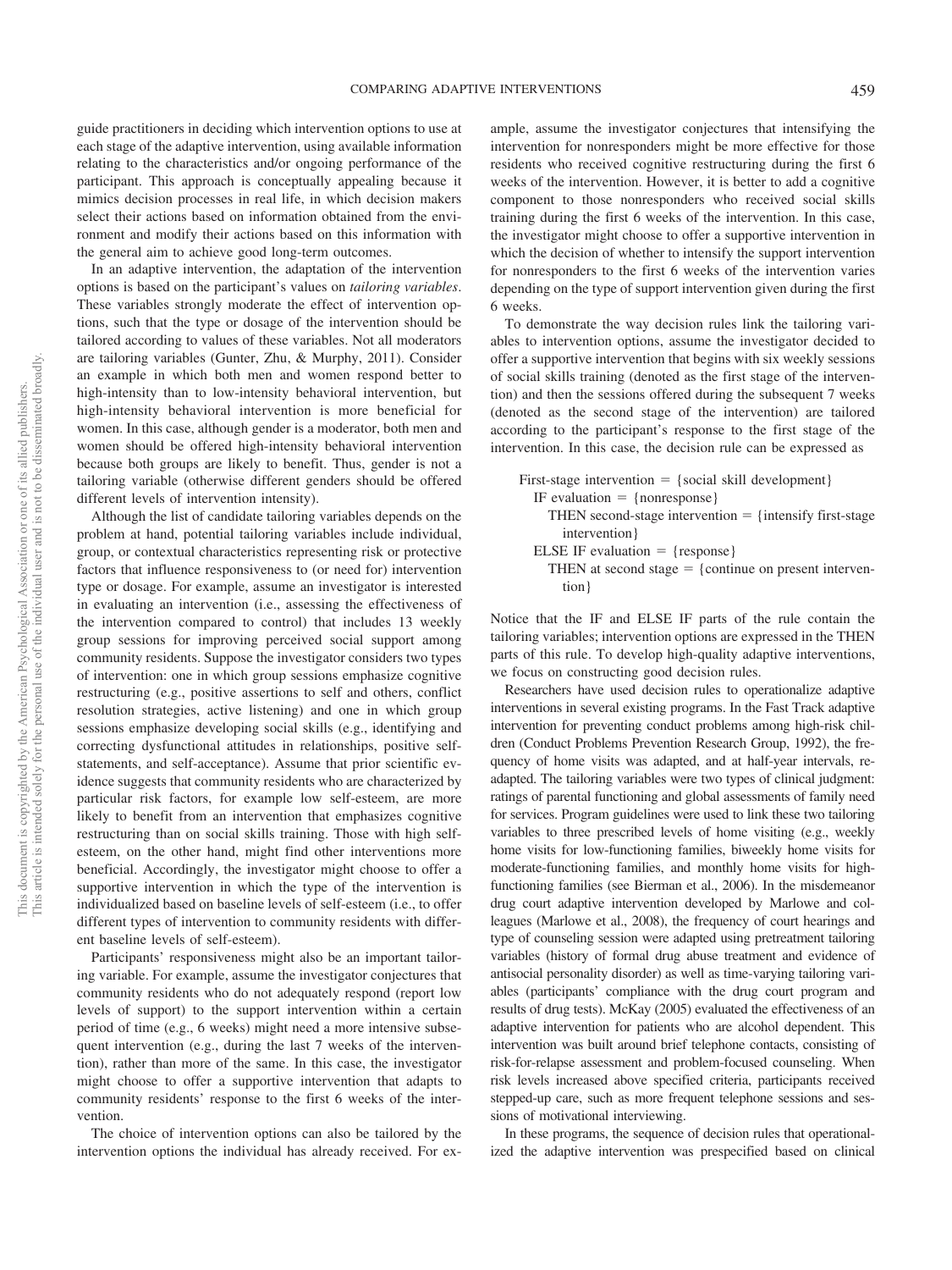experience and scientific evidence. However, in many cases, there is not enough evidence a priori to inform the construction of highquality sequences of decision rules. There might be open questions (or even debates in the literature) concerning the best intervention option at specific intervention stages or other important questions relating to which tailoring variables to use. For example, consider the previous example concerning the group-based intervention for improving the social support of community residents. Suppose the investigator is interested in developing a two-stage adaptive intervention but there is not enough scientific evidence to determine (a) whether the group sessions at the first stage of the intervention should focus on cognitive restructuring or social skills development and (b) what is the most efficacious intervention option for participants who do not respond to the first six sessions. In this case, the investigator might be interested in obtaining data that inform the development of an adaptive intervention prior to its evaluation (i.e., assessing the effectiveness of the intervention compared to control). More specifically, the investigator might be interested in collecting data that enable him/her to compare the effectiveness of various intervention options at different stages of the intervention, as well as to compare different sequences of decision rules (i.e., different adaptive interventions). To better understand this, consider the following example, based on the Adaptive Interventions for Children With ADHD study (Center for Children and Families, SUNY at Buffalo, William E. Pelham, PI).

# **Adaptive Interventions for Children With ADHD Example**

Suppose an investigator is interested in planning an adaptive two-stage intervention to improve the school performance of children with attention-deficit/hyperactivity disorder (ADHD). There are two critical decisions confronting the development of this adaptive intervention: Which intervention option should be provided initially? and Which intervention option should be provided to children whose ADHD symptoms did not sufficiently decrease

during the first-stage intervention (i.e., nonresponders)? First, the researcher considers two possible first-stage intervention options: low-intensity behavioral intervention or low-dose medication. Second, the researcher considers two possible second-stage intervention options for the nonresponding children: to increase the dose of the initial intervention or to add the alternative type of intervention. More specifically, if the child is not responding to low dose of medication, the dose of medication can be increased or medication can be augmented with behavioral intervention. If the child is not responding to behavioral intervention, the intensity of the behavioral intervention can be enhanced or the behavioral intervention can be augmented with medication. Table 1 presents four simple adaptive interventions and the four associated decision rules drawn from this example.

Assuming that an investigator considers the four adaptive interventions presented in Table 1, the question is how to obtain high-quality data that can be used to contrast these four adaptive interventions and that, beyond this simple comparison, more deeply inform the construction of an adaptive intervention for children with ADHD.

## **Sequential Multiple Assignment Randomized Trial**

A SMART is a multistage randomized trial in which each stage corresponds to a critical decision. Each participant progresses through the stages and is randomly assigned to one of several intervention options at each stage (Murphy, 2005). The SMART was designed specifically to aid in the development of adaptive interventions. Data from a SMART design can be used to address primary research questions concerning (a) the comparison of different intervention options at different stages of the intervention (e.g., the difference between the first-stage intervention options or the difference between the second-stage intervention options for nonresponding participants); (b) the comparison of adaptive interventions (i.e., sequences of decision rules) that are embedded in

Table 1

*Four Adaptive Interventions and Decision Rules Based on the ADHD Example*

| Adaptive intervention                                                      | Decision rule                                         |  |  |  |
|----------------------------------------------------------------------------|-------------------------------------------------------|--|--|--|
| $(1, -1)$ First, offer low-intensity behavioral intervention; then add     | First-stage intervention option $=$ {BMOD}            |  |  |  |
| medication for nonresponders and continue low-intensity                    | IF evaluation $=$ {nonresponse}                       |  |  |  |
| behavioral intervention for responders.                                    | THEN second-stage intervention option $= \{AUGMENT\}$ |  |  |  |
|                                                                            | ELSE continue on first-stage intervention option      |  |  |  |
| $(-1, -1)$ First, offer low-dose medication; then add behavioral           | First-stage intervention option $=$ {MED}             |  |  |  |
| intervention for nonresponders and continue low-dose medication            | IF evaluation $=$ {nonresponse}                       |  |  |  |
| for responders.                                                            | THEN second-stage intervention option $= \{AUGMENT\}$ |  |  |  |
|                                                                            | ELSE continue on first-stage intervention option      |  |  |  |
| $(1, 1)$ First, offer low-intensity behavioral intervention; then increase | First-stage intervention option $=$ {BMOD}            |  |  |  |
| the intensity of behavioral intervention for nonresponders and             | IF evaluation $=$ {nonresponse}                       |  |  |  |
| continue low-intensity behavioral intervention for responders.             | THEN second-stage intervention option $=$ {INTENSIFY} |  |  |  |
|                                                                            | ELSE continue on first-stage intervention option      |  |  |  |
| $(-1, 1)$ First, offer low-dose medication; then increase the dose of      | First-stage intervention option $=$ {MED}             |  |  |  |
| medication for nonresponders and continue low-dose of                      | IF evaluation $=$ {nonresponse}                       |  |  |  |
| medication for responders.                                                 | THEN second-stage intervention option $=$ {INTENSIFY} |  |  |  |
|                                                                            | ELSE continue on first-stage intervention option      |  |  |  |

*Note.* The notation (a, b) in column 1 is used here and throughout the article as shorthand for the different adaptive interventions embedded within the sequential multiple assignment randomized trial (SMART) in Figure 1. They should not, however, be confused as denoting a nonadaptive sequence of treatments that begins with a and is followed by b for everyone. Rather, treatment b in the notation (a, b) is the treatment recommended to nonresponders to initial treatment a. In the simple adaptive interventions considered in this article, all participants who responded to initial treatment a continued to receive treatment a subsequently; this part of second-stage treatment is not encoded in this notation. ADHD = attention-deficit/hyperactivity disorder.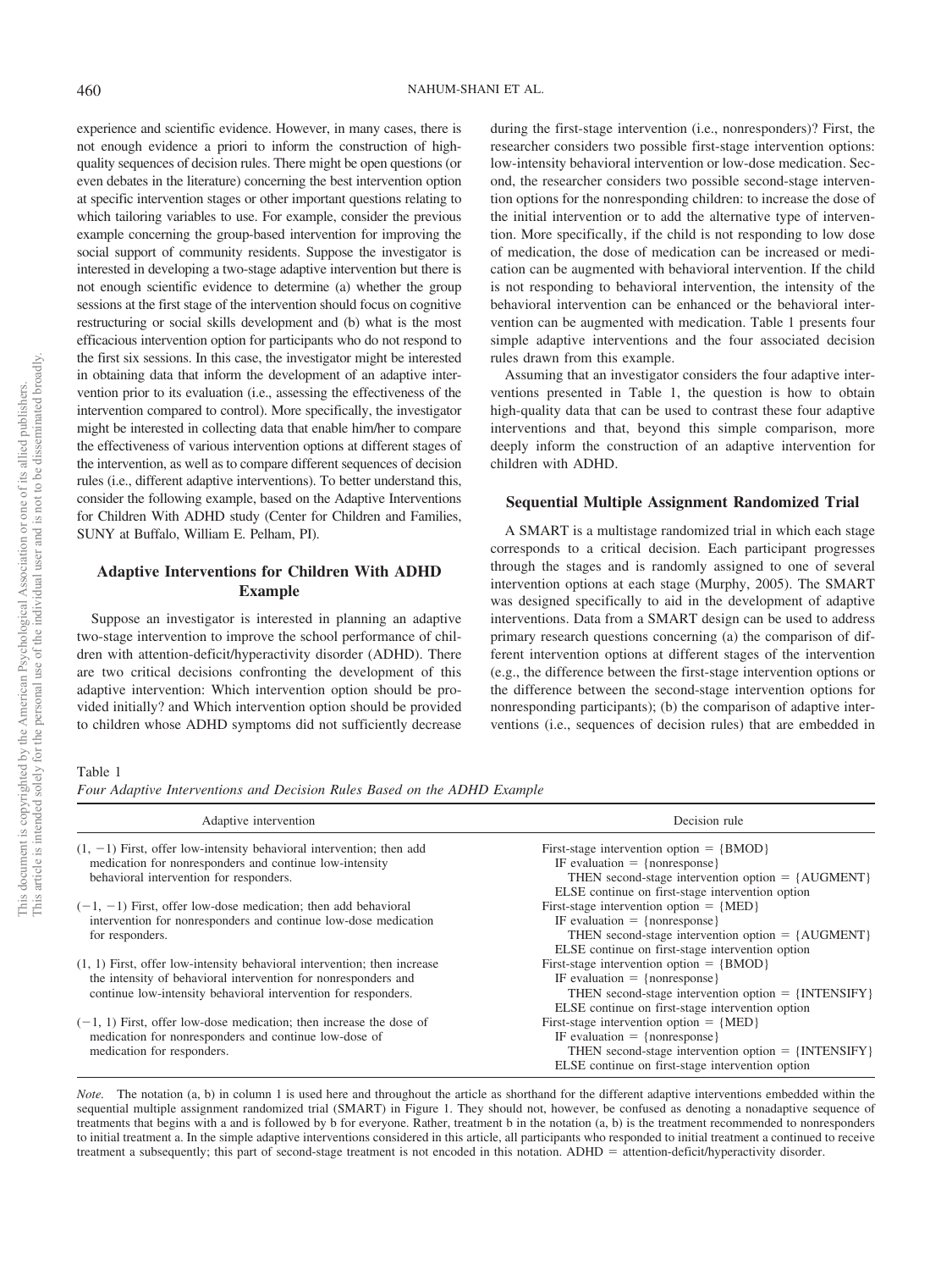the SMART design (e.g., the difference between the four adaptive interventions specified in Table 1; Oetting, Levy, Weiss, & Murphy, 2007); and (c) as described in the companion article (Nahum-Shani et al., 2012) the construction of more deeply tailored adaptive interventions that go beyond those explicitly embedded as part of the SMART design.

Trials in which each participant is randomized multiple times have been widely used across the medical fields. Precursors of SMART include the CALGB Study 8923 for treating elderly patients with primary acute myelogenous leukemia (Stone et al., 1995) and the STAR\*D for treatment of depression (Fava et al., 2003; Lavori et al., 2001). In recent years, a number of SMART trials have been conducted. These include trials for treating cancer at the University of Texas MD Anderson Cancer Center (for more details see Thall et al., 2007; Thall, Millikan, & Sung, 2000); the National Institute of Mental Health Clinical Antipsychotic Trials of Intervention Effectiveness (CATIE) study concerning antipsychotic drug effectiveness for persons with schizophrenia (for more details see Stroup et al., 2003); and the Adaptive Interventions for Children With ADHD conducted by one of the authors (W. Pelham) at SUNY-Buffalo. The latter SMART study is discussed above and in the following.

## **The ADHD SMART Study**

In the first stage of the ADHD SMART study (the beginning of the school year), children were randomly assigned (with probability .5) to a low dose of medication or a low dose of behavioral intervention. Beginning at 8 weeks, children's response to the first-stage intervention was evaluated monthly until the end of the school year. Monthly ratings from the Impairment Rating Scale (IRS; Fabiano et al., 2006) and an individualized list of target behaviors (ITB; see e.g., Pelham, Evans, Gnagy, & Greenslade, 1992; Pelham et al., 2002) were used to evaluate response. At each monthly assessment, children whose average performance on the ITB was less than 75% and who were rated by teachers as impaired on the IRS in at least one domain were designated as nonresponders to the first-stage intervention and entered into the second stage of the adaptive intervention. These children were then rerandomized (with probability .5) to one of two second-stage intervention options, either to increasing the dose of the first-stage intervention option or to augmenting the first-stage intervention option

Behavioral

with the other type of intervention (i.e., adding behavioral intervention for those who started with medication or adding medication for those who started with behavioral intervention). Children categorized as responders continued with the assigned first-stage intervention option. Consistent with each randomization, this trial was designed to investigate two critical decisions: the decision regarding the first-stage intervention and then the decision regarding the second-stage intervention for those not responding satisfactorily to the first-stage intervention.

The structure of this SMART study is illustrated in Figure 1. The four adaptive interventions listed in Table 1 are embedded in this SMART study. Notice that each adaptive intervention embedded in this design is operationalized by a sequence of decision rules that specifies the intervention options at each stage for both responders and nonresponders. Accordingly, there are responding and nonresponding children who are *consistent* with each adaptive intervention (i.e., who were assigned to experimental conditions that form a specific sequence of decision rules). More specifically, each responding child receives only the initially assigned intervention and thus the child would have received the same treatment under two different adaptive interventions; these two adaptive interventions differ only in how nonresponding children are treated. As illustrated in Figure 1, children in Subgroups 1 and 2 are consistent with an adaptive intervention that begins with a low dose of medication and then nonresponders receive an increased dose of medication (Subgroup 2), whereas responders continue with the same low dose of medication (Subgroup 1); children in Subgroups 1 and 3 are consistent with an adaptive intervention that begins with a low dose of medication and then behavioral intervention is added to nonresponders (Subgroup 3), whereas responders continue with the same low dose of medication (Subgroup 1). Notice that responders to a low dose of medication (Subgroup 1) are consistent with the two adaptive interventions specified above (i.e., the two adaptive interventions that begin with a low dose of medication). Figure 1 also illustrates that children in Subgroups 4 and 5 are consistent with an adaptive intervention that begins with low-intensity behavioral intervention and then the intensity of the behavioral intervention is increased for nonresponders (Subgroup 5) and responders continue with the same low-intensity behavioral intervention (Subgroup 4); children in Subgroups 4 and 6 are

Continue Medication

(Subgroup 2)

Add Behavioral Intervention (Subgroup 3) Continue Behavioral Intervention

Increase Behavioral Intervention (Subgroup 5)

(Subgroup 6)

Responders **Example 2** (Subgroup 1)

Responders (Subgroup 4)

Non-Responders  $(R)$  Add Medication

Medication  $\sim$  Medication Dose

R

Non-Responder

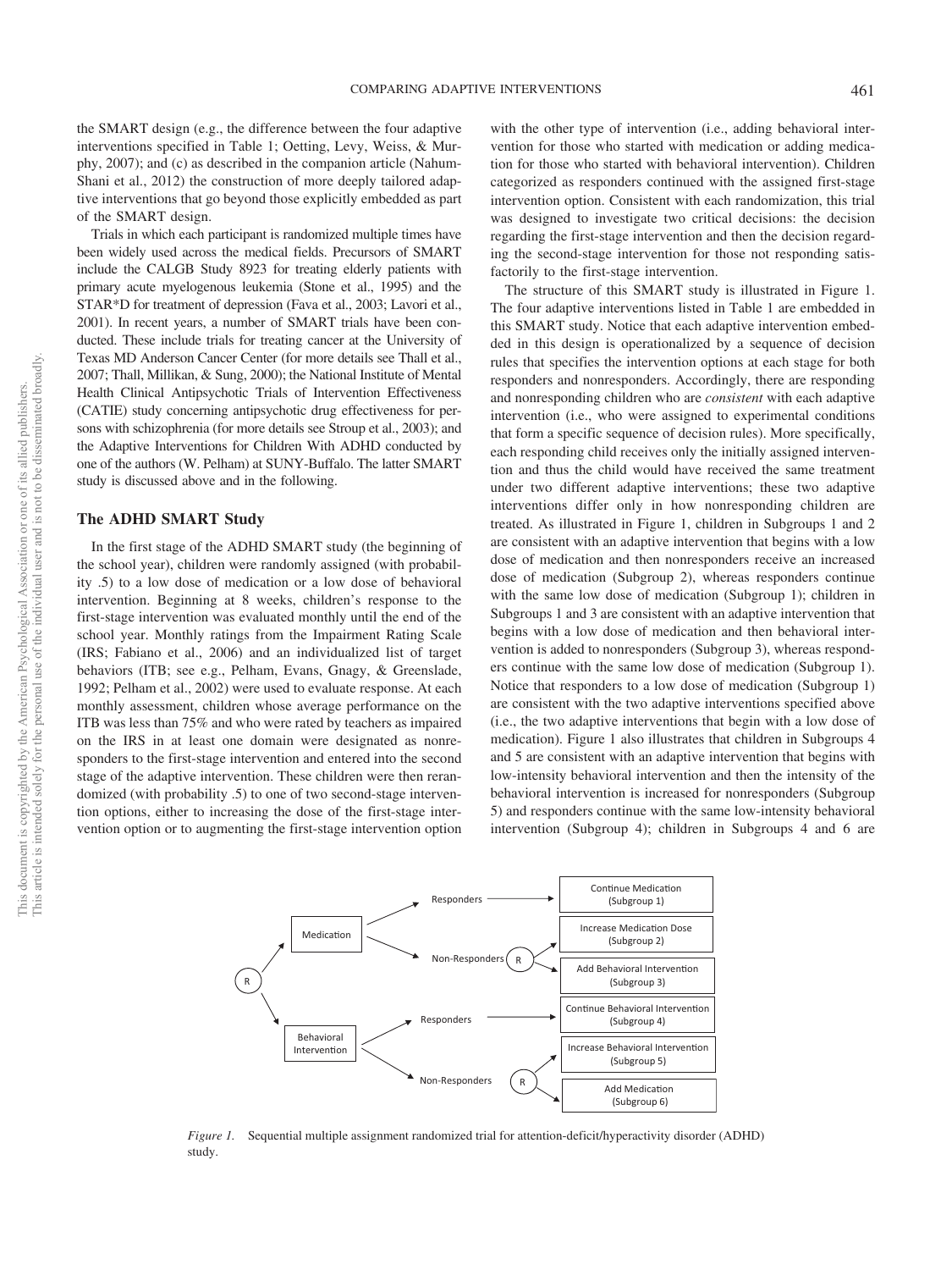consistent with an adaptive intervention that begins with lowintensity behavioral intervention and then medication is added to nonresponders (Subgroup 6) and responders (Subgroup 5) continue with the same low-intensity behavioral intervention. Notice that responders to low-intensity behavioral intervention (Subgroup 4) are consistent with two adaptive interventions (the two adaptive interventions that begin with low-intensity behavioral intervention).

# **Other Types of SMART Designs**

The ADHD study described above is a SMART study in which rerandomization to the second-stage intervention options depends on an intermediate outcome (i.e., response/nonresponse to firststage intervention). Other types of SMART designs might vary in the extent and form of the tailoring that is incorporated in the design. Such aspects of the design are determined by the investigator based on scientific evidence, as well as ethical considerations. In the following we describe three other common types of SMART studies: SMART designs with no embedded tailoring variables, SMART designs in which participants are rerandomized to different second-stage intervention options depending on an intermediate outcome, and SMART designs in which the decision whether to rerandomize or not depends on an intermediate outcome and prior treatment.

**SMARTs with no embedded tailoring variables.** In these SMART designs participants are first randomized to two different first-stage intervention options (e.g., B or C), and then (e.g., after 12 weeks) all participants are rerandomized to two second-stage intervention options (e.g., D or E) regardless of any information observed prior to the second-stage randomization (i.e., regardless of any intermediate outcome or prior treatment). This design is illustrated in Figure 2. Because there are no embedded tailoring variables in this SMART design, the embedded interventions are nonadaptive. More specifically, there are four nonadaptive interventions embedded in this SMART design: (a) Begin with B and then offer D, (b) begin with B and then offer E, (c) begin with C and then offer D, and (d) begin with C and then offer E.

**SMARTs in which rerandomization to different secondstage intervention options depends on an intermediate outcome.** Consider a SMART design in which participants are first randomized to two different first-stage intervention options (e.g., B or C). Then (e.g., after 12 weeks), all participants are rerandomized



*Figure 2.* Sequential multiple assignment randomized trial (SMART) with no embedded tailoring variables.

to second-stage intervention options, but second-stage intervention options vary depending on an intermediate outcome (e.g., response/nonresponse to first-stage intervention options). More specifically, assume responders are rerandomized to one of two maintenance interventions,  $M$  or  $M<sup>+</sup>$ , whereas nonresponders are rerandomized to either switch to a third intervention E or to receive the combined intervention  $B + C$ . This design is illustrated in Figure 3.

There are eight adaptive interventions embedded in this design: (a) Begin with B, and then offer E for nonresponders and M for responders; (b) begin with B, and then offer E for nonresponders and  $M$  + for responders; (c) begin with B, and then offer B + C for nonresponders and M for responders; (d) begin with B, and then offer  $B + C$  for nonresponders and  $M +$  for responders; (e) begin with C, and then offer E for nonresponders and M for responders; (f) begin with C, and then offer E for nonresponders and  $M +$  for responders; (g) begin with C, and then offer  $B + C$  for nonresponders and M for responders; (h) begin with C, and then offer  $B + C$  for nonresponders and  $M +$  for responders.

**SMARTs in which the decision whether to rerandomize or not depends on an intermediate outcome and prior treatment.** Assume for example that participants are first randomized to two different first-stage intervention options (e.g., B or C), and then (e.g., after 12 weeks) only nonresponders to B are rerandomized to either intensify  $B(B+)$  or add the alternative intervention option  $(B + C)$ . Responders to B are not rerandomized and remain on the same first-stage intervention option (B); responders to C are not rerandomized and remain on the same first-stage intervention option (C); and nonresponders to C are not rerandomized and are offered an intensified version of  $C(C+)$ . This design is illustrated in Figure 4. Notice that in this design, whether or not a participant is rerandomized to second-stage intervention options depends on both the observed intermediate outcome and the prior intervention option offered to the participant. There are three adaptive interventions embedded in this design: (a) Begin with B and then offer B to responders and  $B+$  to nonresponders; (b) begin with B and then offer B to responders and  $B + C$  to nonresponders; and (c) begin with C and then offer C to responders and  $C<sup>+</sup>$  to nonresponders.

To better understand the SMART design and its advantages, in the following we compare the SMART with other common experimental designs.

# **SMART Relative to Other Experimental Approaches**

**Factorial design.** A classic  $2 \times 2$  factorial is an experimental design with two factors, each with two levels that are crossed, resulting in four experimental conditions (Collins, Dziak, & Li, 2009). The SMART design in Figure 2 might seem like a  $2 \times 2$ factorial design in which the first factor corresponds to the firststage intervention options (with two levels: B and C) and the second factor corresponds to the second-stage intervention option (with two levels: D and E). However, in the SMART design, the second factor is provided after the provision of the first factor (e.g., after 12 weeks). Furthermore, in many SMART designs, intermediate outcomes are used to determine whether an experimental unit will be rerandomized (e.g., the design in Figure 1) or the levels of the second factor to which an experimental unit will be rerandomized (e.g., the design in Figure 3). Hence, data analysis methods for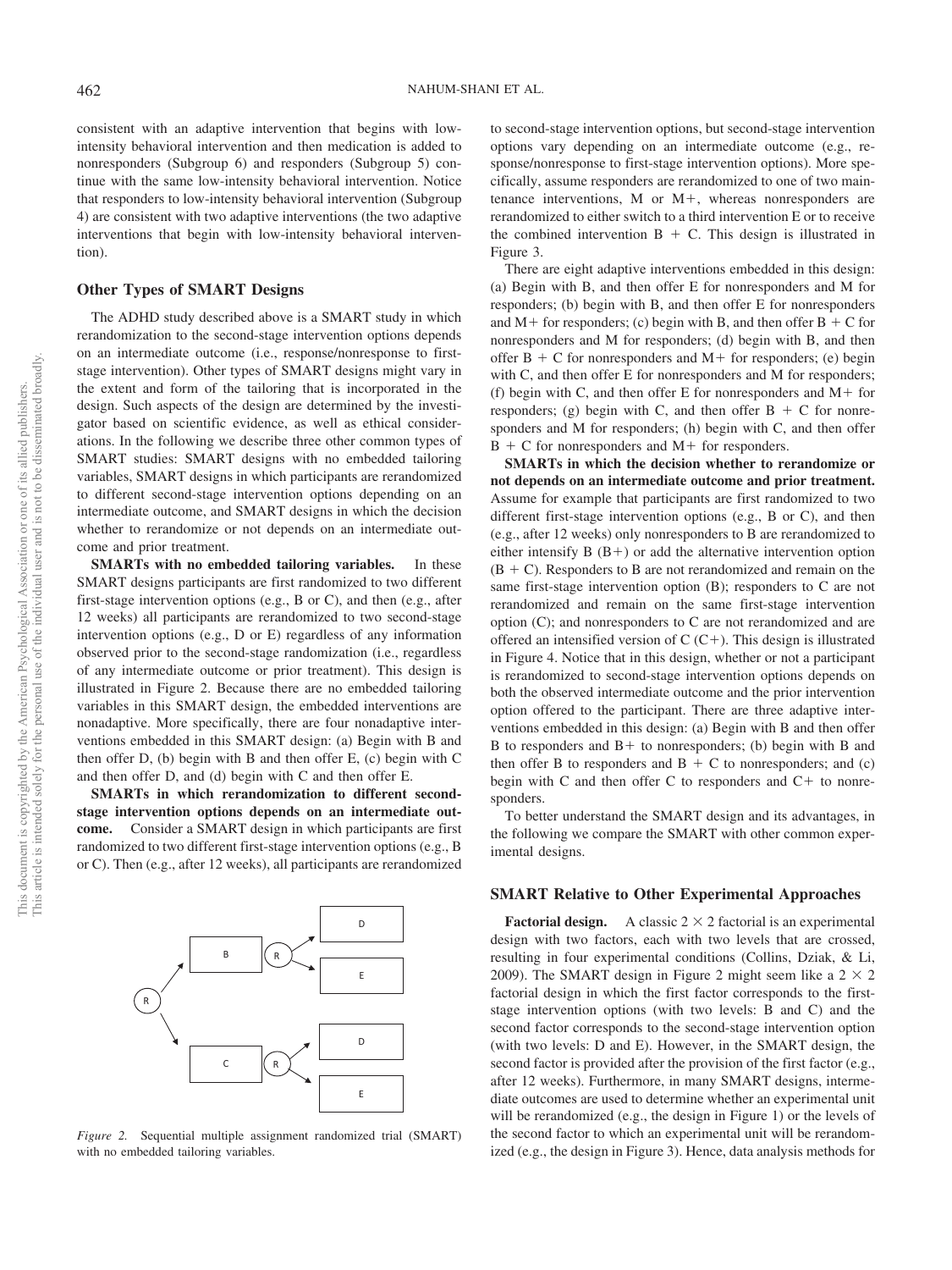

*Figure 3.* Sequential multiple assignment randomized trial (SMART) design in which participants are rerandomized to different second-stage intervention options depending on an intermediate outcome (e.g., response/ nonresponse).

addressing primary research questions might differ from those typically used in a classic  $2 \times 2$  factorial design (as we later discuss in the Analysis Methods section).

Just as some factorial designs are unbalanced (e.g., some of the factors are not completely crossed; see Collins et al., 2009; Dziak, Nahum-Shani, & Collins, 2012), SMART designs can be unbalanced as well. In particular the SMART design will be unbalanced when the prior intervention option determines whether or not an experimental unit will be rerandomized (e.g., the designs in Figure 4) and/or the second-stage intervention options depend on the prior intervention option (e.g., the design in Figure 1). To clarify this, consider the ADHD SMART (in Figure 1), in which the intervention option offered to the child at the first stage (i.e., the first factor) was used to decide the set of second-stage intervention options if the child did not respond in the first stage. That is, the second-stage interventions for children who do not respond to low-intensity behavioral modification are different from the second-stage options for children who do not respond to low-dose medication.

**Randomized trial with multiple groups.** Sometimes the SMART is equivalent to a randomized trial with multiple groups, each corresponding to a different adaptive intervention. For example, in the ADHD example (in Figure 1), instead of randomizing to two first-stage intervention options and then rerandomizing nonresponders at the time of nonresponse, an investigator might conduct both randomizations prior to the first-stage intervention. In this case the second randomization will only be used if the participant does not adequately respond to the first-stage intervention. This approach is equivalent to randomizing children upfront to the four adaptive interventions in Table 1 with randomization probability .25 each. However, performing all randomizations prior to the first-stage intervention (e.g., randomizing to four adaptive interventions) is disadvantageous if there are important first-stage intermediate outcomes (e.g., adherence to the first-stage intervention or side effects experienced during the first-stage intervention) that might be strongly predictive of second-stage primary outcomes. Such first-stage intermediate outcomes are prognostic factors

for the second-stage primary outcome. In this case, the secondstage intervention groups might, by chance, differ in the distribution of the prognostic factor, leading to spurious differences between the second-stage intervention groups in terms of the primary outcome.

To clarify this, suppose that in planning the ADHD (in Figure 1) study we believed that some families/children are less adherent to any intervention option and thus will generally exhibit poorer school performance. In this case a natural prognostic factor for the second-stage primary outcome is adherence to the first-stage intervention. In general, stratification or blocking is used to achieve distributional balance of a prognostic factor between intervention groups within each level of a stratum (Efron, 1971; Simon, 1979). In stratification we partition participants into mutually exclusive subsets defined by the prognostic factor. Within these strata, we then randomize between intervention groups. The purpose of stratified randomization is to provide increased confidence that the compared groups are similar with respect to known prognostic factors (e.g., adherence to first-stage intervention) and thus reduce the suspicion that differences in the primary outcome are simply due to chance differences in the composition of the prognostic factors between intervention groups (Hedden, Woolson, & Malcolm, 2006; Kernan, Viscoli, Makuch, Brass, & Horwitz, 1999).

Accordingly, if we believe adherence to the first-stage intervention is a prognostic factor for the second-stage primary outcome, we might stratify randomization to the second-stage intervention options by the level of adherence to the first-stage intervention. Because information concerning adherence to the first-stage intervention is not available prior to the firststage intervention, we would not be able to randomize a priori to the four adaptive interventions in Table 1. Instead, we would delay the rerandomization for nonresponders until the time of nonresponse (at which time we will also know the child's level of adherence to the first-stage intervention). This is one advantage of multistage randomizations over conducting a trial that randomizes participants upfront to the different adaptive interventions.

**A standard randomized controlled trial (RCT).** The traditional approach to intervention development involves constructing an intervention a priori and then evaluating it in an RCT. For



*Figure 4.* Sequential multiple assignment randomized trial (SMART) design in which the decision whether to rerandomize depends on an intermediate outcome and prior treatment.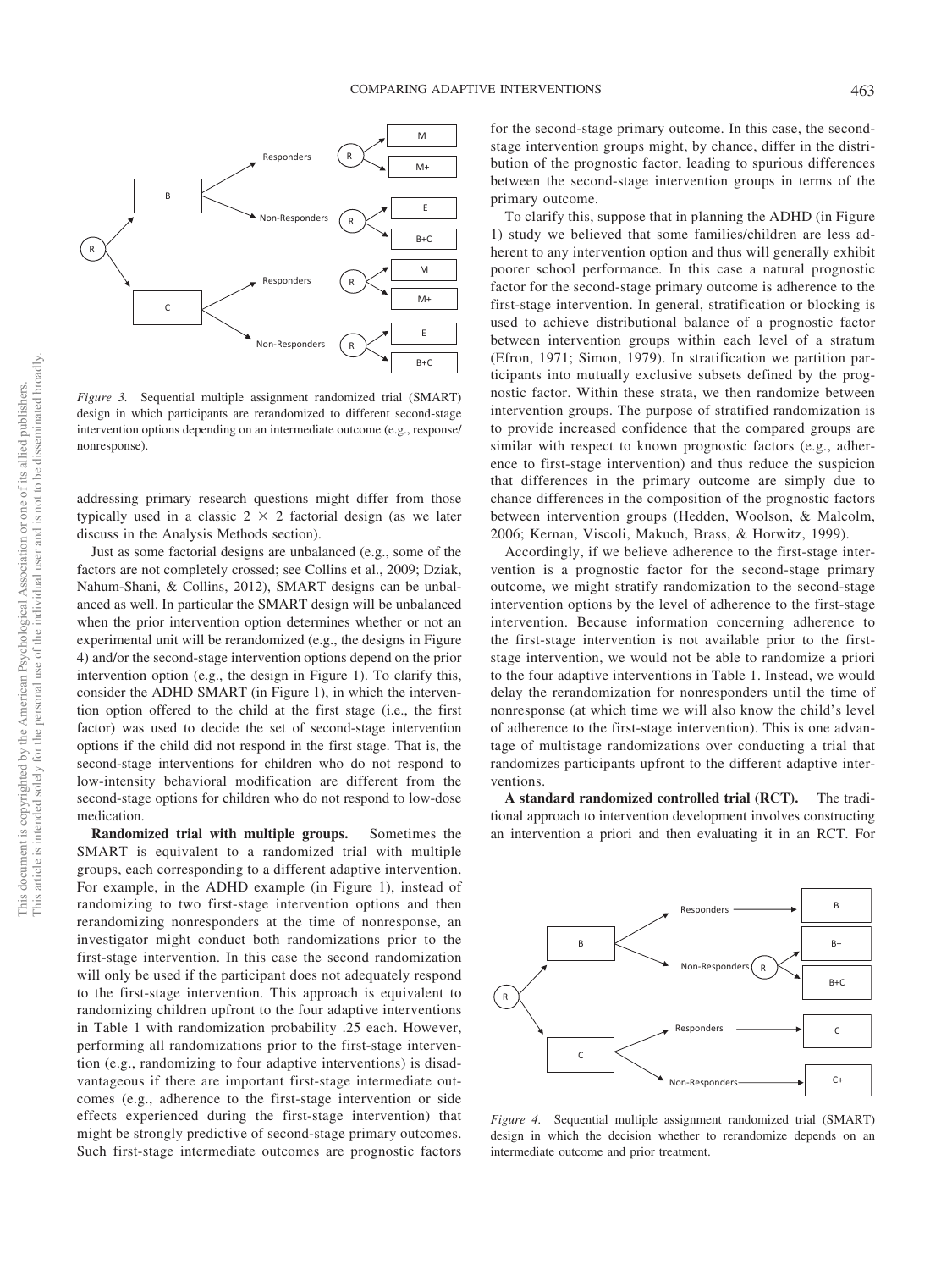example, Connell and colleagues (Connell, 2009; Connell & Dishion, 2008; Connell, Dishion, Yasui, & Kavanagh, 2007) conducted an RCT to evaluate an adaptive family-centered intervention (described in details in Dishion & Kavanagh, 2003) for reducing adolescent problem behaviors in public schools. High-risk adolescents were randomly assigned at the individual level to either control (school as usual) classrooms (498 youths) or adaptive intervention classrooms (500 youths) in the seventh grade. Typically, the adaptive intervention is constructed using theory, realworld experience, surveys of the literature and expert opinion.

In RCTs, the goal is to assess whether the intervention results in better primary outcomes than the control condition (e.g., placebo control, attention control, or treatment as usual). Further development of the intervention is most frequently informed by nonrandomized comparisons. For example, a common secondary analysis uses lack of fidelity to intervention assignment (e.g., variation in intervention adherence by staff and participants) to inform which intervention options are best for which participants and to inform whether the intervention should vary in response to how the participant is progressing. These analyses, due to their dependence on nonrandomized comparisons, provide lower quality evidence than do analyses based on randomized comparisons (Cook & Campbell, 1979; Shadish, 2002; Shadish, Cook, & Campbell, 2002). Thus, although RCTs are well suited for evaluating an adaptive intervention (i.e., assessing its effectiveness compared to control), they are not as well suited for developing adaptive interventions (i.e., for revising or constructing adaptive interventions). On the other hand, as we demonstrate below and in the companion article (Nahum-Shani et al., 2012), SMART designs enable the data analyst to conduct randomized comparisons in order to investigate which intervention options are best for which participants and to investigate whether the intervention should vary in response to how the participant is progressing.

**Single-stage-at-a-time experimental approach.** This is a natural alternative to SMART, particularly when randomized trials involving initial treatments have already been conducted. In this approach, a separate randomized trial is conducted for each stage, and each randomized trial involves a new group of participants. Then, the results from each separate randomized trial are pieced together to infer what the best adaptive intervention ought to be. Essentially, the single-stage-at-a-time approach focuses separately on each individual intervention stage in the sequence, as opposed to considering the entire sequence as a whole. To ascertain the best adaptive intervention, this approach compares available intervention options at each stage based on a randomized trial for that stage alone and/or based on historical trials and the available literature. For example, Moore and Blackburn (1997) recruited outpatients with recurrent major depression who failed to respond to acute treatment with antidepressant medication, aiming to determine whether cognitive therapy is a better follow-up treatment than medication. Walsh et al. (2000) recruited patients with eating disorders who had not responded to, or had relapsed following, a course of cognitive behavior therapy or interpersonal psychotherapy, aiming to determine the utility of a pharmacological intervention for patients whose response to psychological treatment was not satisfactory. In these two examples, investigators conducted randomized trials in order to compare second-stage intervention options among nonresponders, while explicitly or implicitly making conclusions concerning the best initial intervention option based on the available scientific literature.

To further clarify this point, assume that instead of the ADHD SMART study discussed earlier (in Figure 1), an investigator decides to first review the literature on childhood ADHD in order to choose whether to begin with low-dose medication or lowintensity behavioral intervention. Then, the researcher conducts a randomized trial for nonresponders in which nonresponding children are recruited and then randomized to one of the two secondstage intervention options (i.e., increase the dose of the first-stage intervention option, or augment the first-stage intervention option with the alternative type of intervention). While conceptually simpler than a SMART design, this approach has at least three disadvantages.

First, this approach might fail to detect possible delayed effects in which an early stage intervention option has an effect that is less likely to occur unless it is followed by a particular subsequent intervention option. This might occur when subsequent intervention options intensify, facilitate, or weaken the impact of initial intervention options. To clarify this concept, consider research in the area of experimental psychology that suggests that there might be a delayed effect when attentioncontrol training is provided for improving individuals' ability to cope with tasks that require dividing attention (e.g., driving a car). Gopher and colleagues (see Gopher, 1993; Shani, 2007) have shown that the knowledge and abilities acquired through attention-control training influence and benefit performance beyond the specific situation in which these skills were acquired (e.g., when a new concurrent task was introduced or when no feedback was provided). In fact, such training appears to contribute to the development of attention management skills that transfer beyond the specific situation in which the individual was originally trained, such that the individual continues to improve as he/she experiences other types of tasks that require the allocation of attention. In other words, subsequent training/ experience that involves different types of tasks than those used during the initial training provides an opportunity for the individual to internalize the specialized knowledge acquired during the initial training and hence facilitates the development of attention management skills. Accordingly, the advantages of the initial training cannot be fully detected without exposing the participant to subsequent training or experiences.

Overall, when using the single-stage experimental approach, conclusions concerning the best initial intervention options are based on studies in which participants were not necessarily exposed to subsequent intervention options. This might reduce the ability of the researcher to detect these types of delayed effects and hence might lead to the wrong conclusion as to the most effective sequence of intervention options.

Second, the SMART approach enables the researcher to detect prescriptive information that the initial intervention elicits. The investigator can use this information to better match the subsequent intervention to each participant and thus improve the primary outcome. This is not possible by piecing together the results of single-stage specific randomized trials. For example, in the context of the ADHD study, results of secondary data analysis (reported in the companion article, Nahum-Shani et al., 2012) indicate that the child's adherence to the first-stage intervention might be a promising tailoring variable for the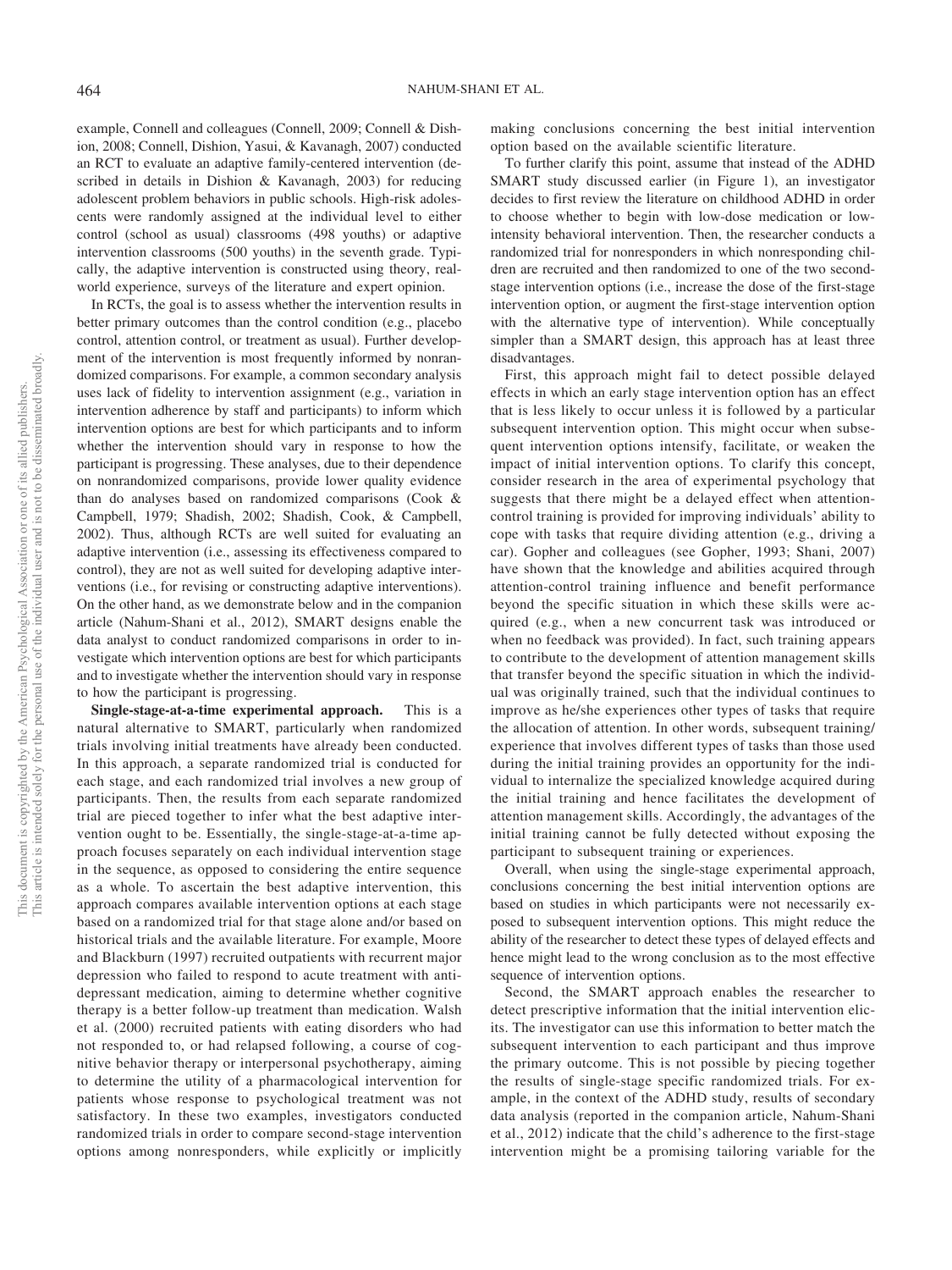second-stage intervention. Nonresponders (to either medication or behavioral intervention) with low adherence to the first-stage intervention performed better when the first-stage intervention was augmented with the other type of intervention, relative to when the dose of the first-stage intervention was increased. Assume the investigator had chosen to take the single-stage-ata-time approach and conducted a nonresponder trial in which children who did not respond to medication are randomized to two intervention options (increase the dose of medication or augment with behavioral intervention). In this more limited study the investigator would not obtain information concerning the second-stage intervention option for nonresponders who do not adhere to behavioral intervention.

Third, subjects who enroll and remain in studies in which there are no options for nonresponders (or responders) might be different than those who enroll and remain in a SMART trial. For example, previous studies might not offer subsequent intervention options to children who are not improving, and hence children in these studies might exhibit differing patterns of adherence and/or might be more prone to drop out relative to children in a SMART study who know that their intervention can be altered. Thus the choice of first-stage intervention option based on the single-stage approach might be based on poorer quality data (due to nonadherence) relative to the SMART. Moreover, in the single-stage approach, the investigator usually selects the first-stage and secondstage intervention options based on data from different samples of participants. Because the samples might differ due to changing schooling practices, changing diagnostic criteria, and so on, bias can be introduced into the results (see Murphy et al., 2007, for a detailed discussion of these *cohort* effects). In a SMART, on the other hand, conclusions concerning the best first and second-stage intervention options can be made in a synergetic manner using the same sample of participants throughout the stages of the decision process.

#### **Analysis Methods**

Denote the observable data for a subject in a two-stage SMART by  $(O_1, A_1, O_2, A_2, Y)$ , where  $O_1$  and  $O_2$  are vectors of pretreatment information and intermediate outcomes, respectively,  $A_1$  and  $A_2$  are the randomly assigned first- and secondstage intervention options, and *Y* is the primary outcome of an individual. For example, in the adaptive ADHD study (see Figure 1),  $O_1$  might include severity of ADHD symptoms, whether the child received medication during the previous school year, or other baseline measures;  $O_2$  might include the subject's response status and adherence to the first-stage intervention; and *Y* might be the teacher's evaluation of the child's school performance at the end of the school year. Let  $A_1$  denote the indicator for the first-stage intervention  $(1 = low-intensity)$ behavioral intervention;  $-1 =$  low-dose medication) and  $A_{2NR}$ denote the indicator for the second-stage intervention for nonresponders to the first-stage intervention  $(1 =$  increase the initial intervention;  $-1$  = augment the initial intervention with the other type of intervention).

The multiple randomizations in the SMART allow the investigator to estimate a large variety of causal effects important in the development of adaptive interventions. Here we consider three primary research questions (a) concerning the difference between

first-stage intervention options, (b) concerning the difference between second-stage intervention options, and (c) concerning the comparison of adaptive interventions that are embedded within the SMART design.

#### **Comparing First-Stage Intervention Options**

Consider, for example, the following question concerning the difference between low-dose medication versus low-intensity behavioral intervention: In the context of the specified secondstage intervention options, does starting with low-intensity behavioral intervention result in a better long-term outcome relative to starting with low-dose medication? This question is addressed by pooling *Y* from Subgroups 1 through 3 and comparing the resulting average to the pooled *Y* from Subgroups 4 through 6 (in Figure 1). This is the main effect of the first-stage intervention, that is, the difference between the two first-stage intervention options, averaging over the second-stage intervention options. Notice that responders to the first-stage intervention are included in this comparison because a particular firststage intervention might lead to good initial response but the performance of responders might deteriorate over time (see Oetting et al., 2007, for more details).

## **Comparing Second-Stage Intervention Options**

Consider, for example, the following question concerning the difference between the two second-stage intervention options: Among those who do not respond to their initial intervention, is there a difference between intensifying the initial intervention versus augmenting the initial intervention? This question is addressed by pooling *Y* from Subgroups 2 and 5 and comparing the resulting average to the pooled *Y* from Subgroups 3 and 6 (in Figure 1). This is the main effect of the second-stage intervention options for nonresponding children, that is, the difference between the two second-stage intervention options, averaging over the first-stage intervention options.

# **Comparing Adaptive Interventions That Are Embedded Within the SMART Design**

To understand how to compare adaptive interventions that are embedded in the SMART design, consider first estimating the mean outcome of only one of the four adaptive interventions, say (1, 1). In adaptive intervention (1, 1) children are initially provided low-intensity behavioral intervention and then the intensity of the behavioral intervention is increased only if the child does not respond. To estimate the mean outcome under this adaptive intervention, a natural (yet incorrect) approach might be to average the outcomes of all children in the study who are consistent with this adaptive intervention (Subgroups 4 and 5 in Figure 1). Observe that the outcomes of all children who responded to the lowintensity behavioral intervention are included in this sample average, whereas the outcomes of only half of all children who did not respond to low-intensity behavioral intervention are included in this sample average. It turns out that this sample average is a biased estimator for the mean outcome that would occur if all children in the population were provided the adaptive intervention (1, 1). This bias occurs because, by design, nonresponding children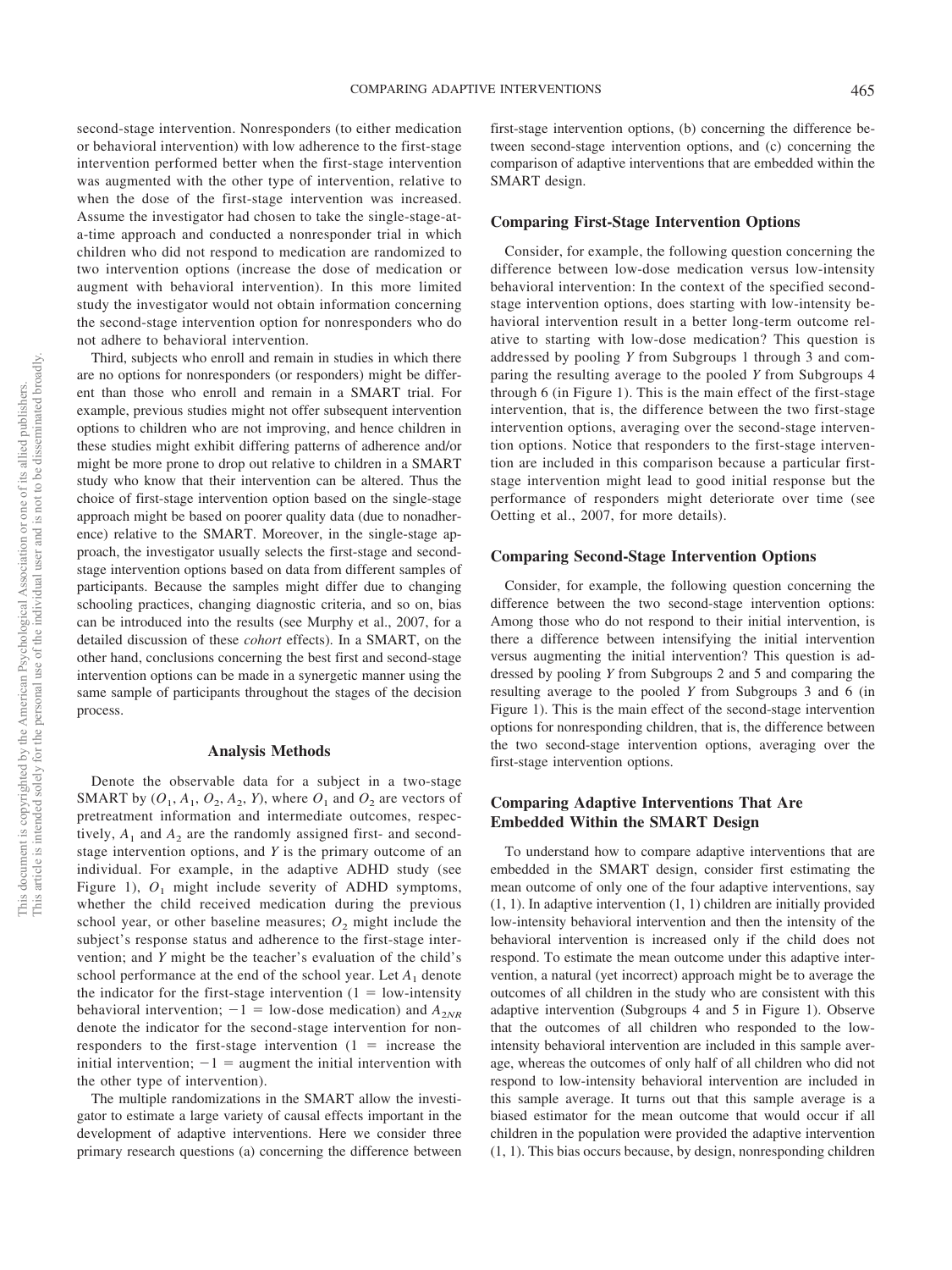are rerandomized and thus split into two subgroups (5 and 6 in Figure 1), whereas the responding children are not rerandomized and thus not split into two subgroups. Therefore, due to the restricted randomization scheme, the above sample average contains an overrepresentation of outcomes from responding children and an underrepresentation of outcomes from nonresponding children. To accommodate this over/underrepresentation, weights can be used. Since this over/underrepresentation occurs by design, we know the value of the weights to use in order to counteract this over/underrepresentation. In particular, the weights are the inverse of the randomization probability, that is,  $W = 2$  is the weight for responders and  $W = 4$  is the weight for nonresponders.<sup>1</sup> Informally, each participant receives a weight that is inversely proportional to his/her probability of receiving his/her own adaptive intervention. This is similar to the inverse-probability-of-treatment weights used in the estimation of marginal structural models (MSM) for making causal inferences concerning the effects of time varying treatments (see S. R. Cole & Hernán, 2008; Hernán, Brumback, & Robins, 2000).

In this estimation procedure, the weight assigned to each child depended on whether the child was a responder or a nonresponder to the first-stage intervention. Therefore, the distribution of the weights depends on the observed response rate in the sample, a statistic that varies from one sample to the next. In order to account for the sample-to-sample variance in the distribution of the weights, robust (sandwich) standard errors can be used to make appropriate inferences (e.g., confidence intervals, *p* values) with the weighted averages (see Hernán et al., 2000, for more details).

Following the estimation procedure described above, one can obtain the average weighted outcome, separately, for each of the four adaptive interventions that are embedded in the SMART study. As indicated above, for each adaptive intervention, the investigator will need to restrict the data set and estimate the average weighted outcome only for those participants who are consistent with that adaptive intervention. However, investigators are typically interested in carrying out one data analysis (i.e., using one fitted regression model) that enables them to (a) estimate the mean outcome under all four adaptive interventions simultaneously; and (b) estimate all possible mean-comparisons between the four adaptive interventions simultaneously, while (c) providing appropriate inferences (e.g., confidence intervals, *p* values) for these estimates. Apart from convenience, doing this has the added advantage of allowing investigators to control for baseline measures that may be highly correlated with the outcome. This has the potential to improve effect estimates by reducing error variance (i.e., leading to smaller standard errors and therefore increased statistical power).

To utilize the entire sample using standard software, the data set needs to be restructured. This is because some participants' observations are consistent with more than one of the embedded adaptive interventions. In the ADHD study these are the responding participants. A participant who responds, say to low-intensity behavioral intervention, has outcomes that are consistent with two adaptive interventions: Begin with low-intensity behavioral intervention and then add medication only if the child does not respond  $(1, -1)$ , and begin with low-intensity behavioral intervention and then increase the intensity of the behavioral intervention only if the child does not respond (1, 1). Thus, in order to simultaneously estimate the mean outcome under adaptive interventions  $(1, -1)$ 

and (1, 1) using the ADHD SMART data, each responder's outcome would have to be used twice. This point was first made by Robins and colleagues (Orellana, Rotnitzky, & Robins, 2010; Robins, Orellana, & Rotnitzky, 2008) in their approach for use in observational studies to compare adaptive interventions. In this article, we generalize their approach for use with SMART study data, as follows.

In the ADHD study we restructure the data set such that instead of one observation per responder, the new data set includes two identical observations per responder. Then, for each responder, we set  $A_{2NR}$  to 1 in one of the two replicated observations and  $A_{2NR}$  to -1 in the other replicated observation. For example, if the original data set included 58 responders with no value for the indicator  $A_{2NR}$  (in the original data set this happens because there is no variation in second-stage intervention options among responders since they were not rerandomized), the new data set includes 116 responders, half in which  $A_{2NR} = 1$  and half in which  $A_{2NR} = -1$ . The number of observations for nonresponders (who were rerandomized with probability .5) remains the same. Such replication of observations enables investigators to conveniently "reuse" the observed primary outcome from each responding child in estimating the average outcome of two adaptive interventions using one fitted regression model. As before, the new data set should contain a variable providing the weights for each observation that is the value 2 for observations that belong to responders and 4 for observations that belong to nonresponders.

Note that the replication of observations and the use of weights discussed above serve different purposes. The weights are used to accommodate for over/underrepresentation of outcomes resulting from the randomization scheme. This can occur when (a) the number of randomizations vary across participants (e.g., some participants are rerandomized while others are not), and/or (b) randomization probabilities are not equal (e.g., at the first stage, participants are randomized with probability .6/.4 to medication vs. behavioral intervention, respectively), and/or (c) participants are randomized to differing numbers of intervention options (e.g., responding children are randomized to two second-stage intervention options, while nonresponders are rerandomized to three intervention options). The replication of observations on the other hand, is done in order to enable investigators utilize standard software to conduct simultaneous estimation and comparison of the effects of all four adaptive interventions. Such replication is

<sup>&</sup>lt;sup>1</sup> The average of the weighted outcomes of all children in the study who are consistent with this adaptive intervention (Subgroups 4 and 5 in Figure  $\sum_{i=1}^{N(1,1)} (w_i Y_i)$ 

<sup>1)</sup> equals  $\sum_{i=1}^{i-1} \frac{N(1,1)}{w_i}$ , where  $w_i$  is the weight assigned to each child who is consistent with adaptive intervention  $(1, 1)$ ,  $Y_i$  is the outcome associated with that child, and  $N(1, 1)$  is the number of children consistent with adaptive intervention (1, 1). Investigators may, instead, choose to use normalized weights, such as  $w_i^* \frac{N(1,1)w_i}{N(1,1)w_i}$  $\sum_{i=1}^{N(1,1)}$  *w<sub>i</sub>*, which averages to 1 (i.e.,

 $\frac{\sum_{i=1}^{N(1,1)} w_i^*}{N(1,1)}$  = 1), and still obtain the same average of weighted outcome.

Further, the robust standard error calculations used by SAS PROC GEN-MOD are also a function of weighted averages  $\frac{\sum_{i=1}^{N(1,1)} (w_i f_i)}{N(1,1)}$  $\frac{\sum_{i=1}^{N(1,1)} w_i}{\sum_{i=1}^{N(1,1)} w_i}$ , where  $f_i$  is a function of only the *i*th child's observations. Thus, the robust standard errors also do not change if one uses normalized weights.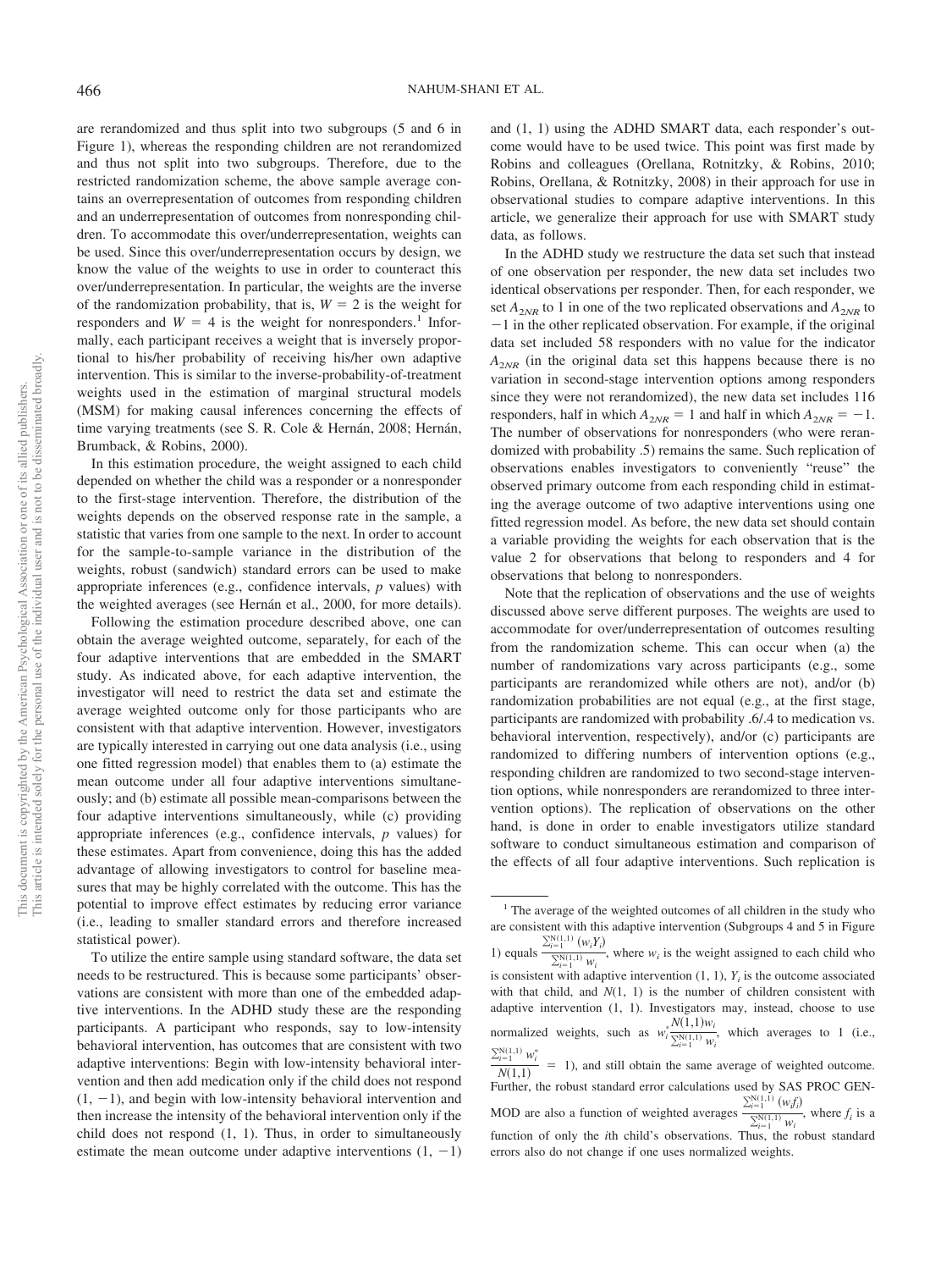required whenever there are participants whose observations are consistent with more than one embedded adaptive intervention. A technical explanation of this approach (including weighting and replication) as well as a justification for the validity of the robust standard errors is provided in Appendix A.

Using the new data set, the following model can be estimated

$$
E[Y|A_1, A_{2NR}, O_1] = \beta_0 + \beta_1 A_1 + \beta_2 A_{2NR} + \beta_3 A_1 A_{2NR} + \gamma^T O_1,
$$
\n(1)

where *Y* is the school performance at the end of the school year;  $O_1$ is a vector of baseline measures (obtained prior to the first-stage intervention and included in the regression model as *meancentered covariates*);  $\beta_0$  is the intercept;  $\beta_1 - \beta_3$  are the regression coefficients expressing the effects of the first-stage intervention, the effects of the second-stage intervention offered to nonresponders, and the interaction between them (respectively); and  $\gamma$  is the vector of regression coefficients expressing the effects of the baseline measures  $O_1$ . Accordingly, Equation 1 models the average school performance for each adaptive intervention, such that  $E[Y|1, -1] = \beta_0 + \beta_1 - \beta_2 - \beta_3$  is the average school performance for children following adaptive intervention  $(1, -1)$ ;  $E[Y]$  $-1$ ,  $-1$ ] =  $\beta_0 - \beta_1 - \beta_2 + \beta_3$  is the average school performance for children following adaptive intervention  $(-1, -1)$ ;  $E[Y|1, 1] =$  $\beta_0 + \beta_1 + \beta_2 + \beta_3$  is the average school performance for children following adaptive intervention (1, 1); and  $E[Y] - 1$ , 1] =  $\beta_0$  –  $\beta_1 + \beta_2 - \beta_3$  is the average school performance for children following adaptive intervention  $(-1, 1)$ .

Notice that because the aim of this analysis is to compare the four adaptive interventions embedded in the SMART design, Equation 1 does not include an interaction between the intervention options  $(A_1, A_{2NR})$  and the baseline measures, or intermediate outcomes  $(O_1, O_2)$ .  $O_1$  is included in Equation 1 only to reduce error variance. However, interactions between the baseline measures and the intervention options could be included in this analysis to explore whether these intervention options should be more deeply tailored. Unfortunately the inclusion of intermediate outcomes in this analysis either by themselves or as interactions with intervention options can lead to bias; see the companion article (Nahum-Shani et al., 2012), for discussion and for a method that can be used to jointly consider tailoring with baseline measures and with intermediate outcomes (e.g., whether and how the firststage intervention should be adapted to the child's baseline severity measures  $O_1$ , and whether and how the second-stage intervention for nonresponders should be adapted to the child's intermediate outcomes  $O_2$ ).

In order to estimate the model in Equation 1 we use weighted regression with the SAS GENMOD procedure (SAS Institute, 2008); this procedure minimizes

$$
\sum_{j=1}^{M} W_j (Y - \beta_0 - \beta_1 A_{1j} - \beta_2 A_{2j} - \beta_3 A_{1j} A_{2NRj} - \gamma^T O_{1j})^2
$$
\n(2)

to estimate the regression coefficients. The summation is over the observations in the new data set, *M* is the number of observations (i.e., rows) in the new data set, and *W* is the weight assigned to each observation in the new data set. Because the weights (depending on response/nonresponse) are random and observations are replicated, it is not immediately obvious that the estimator of the mean of the primary outcome for each adaptive intervention is consistent (unbiased in large samples). In Appendix A we provide an intuitive demonstration of how estimating this model with the SAS GENMOD procedure based on the new data set results in consistent estimators of the population averages for the regression coefficients. To estimate the standard errors, we use the robust (sandwich) standard errors provided by the SAS GENMOD procedure (SAS Institute, 2008). Justification for the use of the robust standard errors is also included in Appendix A. In Appendix B we provide the syntax for estimating the regression coefficients and robust standard errors, using SAS GENMOD procedure. SAS code for comparing adaptive interventions that are embedded this this SMART design (including generating the weights and replicating observations) is available at the following website: http:// methodology.psu.edu/ra/adap-treat-strat/smartcodeex

# **Data Analysis Methods for Other Forms of SMART Designs**

Above, we discussed data analysis methods for addressing primary research questions using data from a SMART design in which response/nonresponse determines whether a participant is rerandomized (e.g., in the ADHD study only nonresponders were rerandomized to second-stage intervention options). Here, we illustrate how the ideas discussed above can be used to compare the embedded adaptive interventions when data are obtained from other common types of SMART designs. More specifically, we focus on SMART designs with no embedded tailoring (e.g., the design in Figure 2); a SMART design in which participants are rerandomized to different second-stage intervention options, depending on an intermediate outcome (e.g., the design in Figure 3); and a SMART design in which whether a participant is rerandomized depends on both an intermediate outcome and the prior treatment (e.g., the design in Figure 4). To address questions concerning the main effects of the first-stage or second-stage intervention option using data from these SMART designs, one can use the same analysis methods discussed with respect to the ADHD SMART study. However, to compare adaptive interventions that are embedded in the SMART design, the primary difference between the analysis methods for the ADHD design and these designs concern the form of the weights and which, if any, participant observations need to be replicated. Also, the model used to compare the embedded adaptive interventions might differ.

**Data analysis for SMART designs with no embedded tailoring variables.** Consider the SMART design illustrated in Figure 2 and assume that at the first stage, participants were randomized with probability .5 to two intervention options: B or C. After 12 weeks, all participants were rerandomized with probability .5 to two second-stage intervention options: D or E, regardless of any information observed prior to the second stage. Let  $A_1$  denote the indicator for the first-stage intervention options (coded –1 for B, and 1 for C). Let  $A_2$  denote the indicator for the second-stage intervention options (coded –1 for D, and 1 for E). Note that because there are no embedded tailoring variables, the embedded intervention sequences are nonadaptive unlike those in the ADHD study. There are four embedded nonadaptive intervention sequences (see below).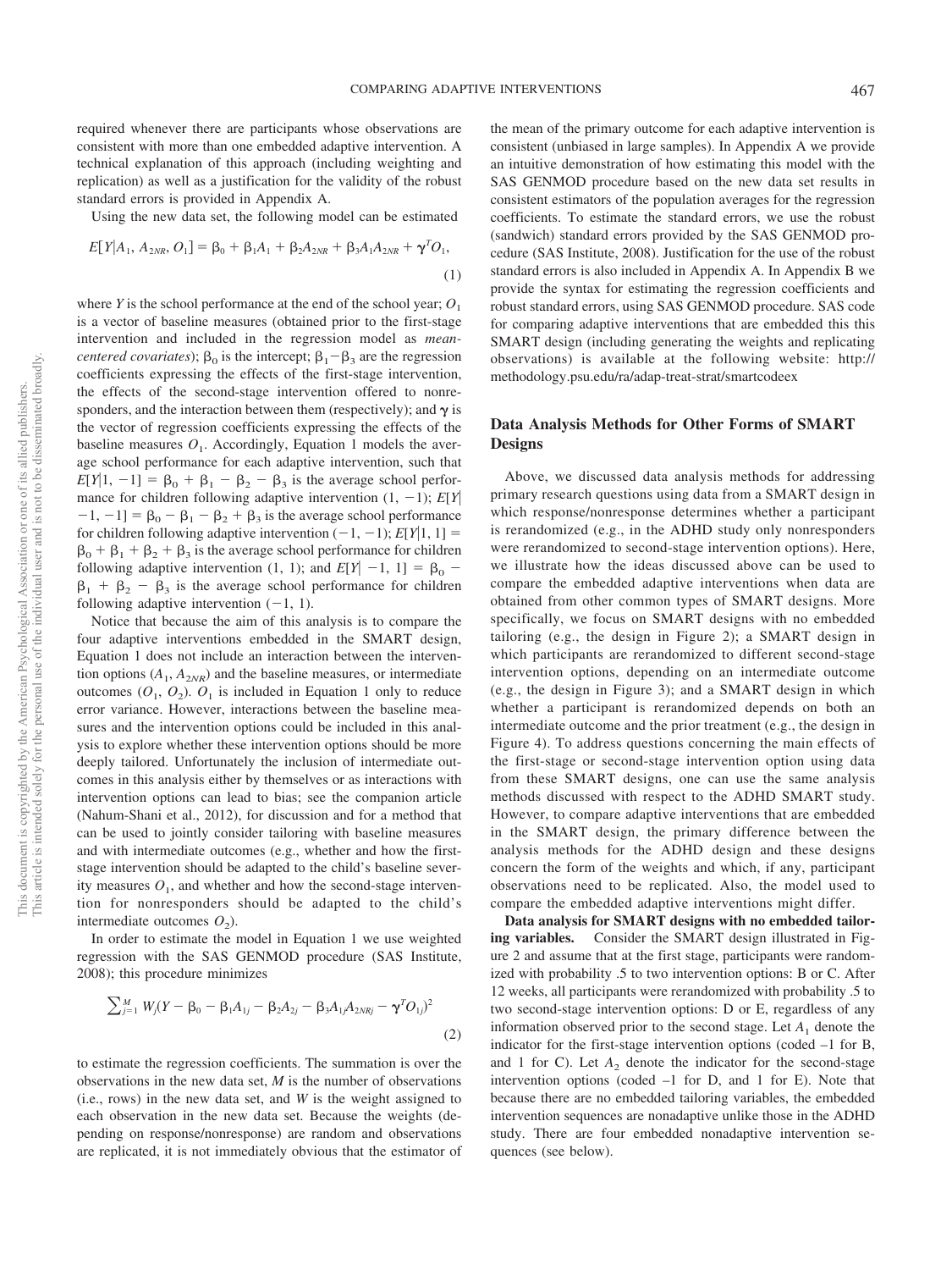Weights are not required in this setting because all participants are randomized twice, each with equal probability, and all participants were randomized to the same number of intervention options (i.e., two). Furthermore because each participant's observations are consistent with only one embedded nonadaptive intervention sequence there is no need to replicate participant observations in order to use common statistical software such as the SAS GENMOD procedure. Because no observations are replicated and weights are not assigned, traditional estimates of the standard errors can be used to conduct inference.

A model that can be used to compare the 4 embedded nonadaptive interventions is the usual analysis of variance (ANOVA) model:

$$
E[Y|A_{1}, A_{2}, O_{1}] = \beta_{0} + \beta_{1}A_{1} + \beta_{2}A_{2} + \beta_{3}A_{1}A_{2} + \gamma^{T}O_{1},
$$

where *Y* is the primary outcome;  $O_1$  is a vector of baseline measures (obtained prior to the first-stage intervention and included in the regression model as *mean-centered covariates*);  $\beta_0$  is the intercept; and  $\beta_1 - \beta_3$  are the regression coefficients expressing the effects of the first-stage intervention, the effects of the secondstage intervention, and the interaction between them, respectively.  $\gamma$  is the vector of regression coefficients expressing the effects of the baseline measures  $O_1$ . Accordingly,  $E[Y| 1, -1] = \beta_0 + \beta_1 \beta_2$  -  $\beta_3$  is the average outcome for participants following a nonadaptive intervention that begins with C and then offers D (1,  $-1$ ;  $E[Y] - 1$ ,  $-1$ ] =  $\beta_0 - \beta_1 - \beta_2 + \beta_3$  is the average outcome for participants following a nonadaptive intervention that begins with B and then offers D  $(-1, -1)$ ;  $E[Y| 1, 1] = \beta_0 + \beta_1 + \beta_2 + \beta_3$  $\beta_3$  is the average outcome for participants following a nonadaptive intervention that begins with C and then offers E (1, 1); and *E*[*Y*-  $-1$ ,  $1$ ] =  $\beta_0$  -  $\beta_1$  +  $\beta_2$  -  $\beta_3$  is the average outcome for participants following a nonadaptive intervention that begins with B and then offers  $E(-1, 1)$ .

**Data analysis for SMARTs in which rerandomization to different second-stage intervention options depends on an intermediate outcome.** Consider the SMART design illustrated in Figure 3 and assume that at the first stage, participants were randomized with probability .5 to either B or C. After 12 weeks, responders were rerandomized with probability .5 to one of two maintenance interventions,  $M$  or  $M<sup>+</sup>$ . Nonresponders, on the other hand, were rerandomized with probability .5 to either switch to a third intervention E or to the combined intervention  $B + C$ . Let  $A_1$ denote the indicator for the first-stage intervention options (coded  $-1$  for B and 1 for C); let  $A_{2R}$  denote the indicator for the second-stage intervention options for responders (coded  $-1$  for M and 1 for  $M$ +); and let  $A_{2NR}$  denote the indicator for the secondstage intervention options for nonresponders (coded  $-1$  for E and 1 for  $B + C$ ). There are eight embedded adaptive interventions in this study (see below).

Weights are not required in this setting because all participants are randomized twice, each with equal probability, and all participants were randomized to the same number of intervention options (i.e., two). Next each participant's observations are consistent with two adaptive interventions; hence the new data set should contain two replicates of each participant's observations. As written above, the replication enables the reuse of the observed outcome from each participant in estimating the mean outcome of the two adaptive interventions that are consistent with this participant's observations. In particular for each participant who responded set  $A_{2NR}$  (i.e., the indicator for the second-stage intervention options for nonresponders) to  $-1$  in one of the two replicated observations and  $A_{2NR}$  to 1 in the other replicated observation, and for each participant who did not respond set  $A_{2R}$  (i.e., the indicator for the second-stage intervention options for responders) to  $-1$  in one of the two replicated observations and  $A_{2R}$  to 1 in the other replicated observation.

Finally, using the new data set, standard regression can be applied using a model such as

$$
E[Y|A_1, A_{2R}, A_{2NR}, O_1] = \beta_0 + \beta_1 A_1 + \beta_2 A_{2R} + \beta_3 A_{2NR} + \beta_4 A_1 A_{2R}
$$
  
+  $\beta_5 A_1 A_{2NR} + \beta_6 A_{2R} A_{2NR} + \beta_7 A_1 A_{2R} A_{2NR} + \gamma^T O_1$ ,

where *Y* is the primary outcome;  $O_1$  is a vector of baseline measures (obtained prior to the first-stage intervention and included in the regression models as *mean-centered covariates*);  $\beta_0$ is the intercept; and  $\beta_1 - \beta_7$  are the regression coefficients expressing the effect of the first-stage intervention option, the effects of the second-stage intervention options (offered to responders and nonresponders, respectively), and the interactions between them, respectively.  $\gamma$  is the vector of regression coefficients expressing the effects of the baseline measures  $O_1$ . Accordingly,  $E[Y] - 1$ ,  $-1$ ,  $-1$ ] =  $\beta_0 - \beta_1 - \beta_2 - \beta_3 + \beta_4 + \beta_5 + \beta_6 - \beta_7$  is the average outcome for participants following the adaptive intervention  $(-1,$  $-1, -1$ ;  $E[Y] -1, -1, 1] = \beta_0 - \beta_1 - \beta_2 + \beta_3 + \beta_4 - \beta_5 \beta_6 + \beta_7$  is the average outcome for participants following the adaptive intervention  $(-1, -1, 1)$ ;  $E[Y] -1, 1, -1] =$  $\beta_0 - \beta_1 + \beta_2 - \beta_3 - \beta_4 + \beta_5 - \beta_6 + \beta_7$  is the average outcome for participants following the adaptive intervention  $(-1, 1, -1)$ ;  $E[Y] - 1$ , 1, 1] =  $\beta_0 - \beta_1 + \beta_2 + \beta_3 - \beta_4 - \beta_5 + \beta_6 - \beta_7$  is the average outcome for participants following the adaptive intervention  $(-1, 1, 1)$ ;  $E[Y|1, -1, -1] = \beta_0 + \beta_1 - \beta_2 - \beta_3 - \beta_4 \beta_5 + \beta_6 + \beta_7$  is the average outcome for participants following the adaptive intervention  $(1, -1, -1)$ ;  $E[Y|1, -1, 1] = \beta_0 + \beta_1$  $\beta_2 + \beta_3 - \beta_4 + \beta_5 - \beta_6 - \beta_7$  is the average outcome for participants following the adaptive intervention  $(1, -1, 1)$ ;  $E[Y|1,$  $[1, -1] = \beta_0 + \beta_1 + \beta_2 - \beta_3 + \beta_4 - \beta_5 - \beta_6 - \beta_7$  is the average outcome for participants following the adaptive intervention (1, 1,  $(-1)$ ; and  $E[Y|1, 1, 1, 0] = \beta_0 + \beta_1 + \beta_2 + \beta_3 + \beta_4 + \beta_5 + \beta_6$  $\beta_6 + \beta_7$  is the average outcome for participants following the adaptive intervention (1, 1, 1).

**Data analysis for SMARTs in which the decision whether to rerandomize or not depends on an intermediate outcome and prior treatment.** Consider the SMART design illustrated in Figure 4 and assume that at the first stage, participants were randomized with probability .5 to either B or C. After 12 weeks, only nonresponders to first-stage intervention option B were rerandomized with probability .5 to either  $B + or B + C$ . Let  $A_1$ denote the indicator for the first-stage intervention options (coded  $-1$  for B and 1 for C). Let  $A_{2NRB}$  denote the indicator for the second-stage intervention options for nonresponders to B (coded  $-1$  for B + and 1 for B + C). There are four embedded adaptive interventions (see below for a list).

In this study only a subset of participants are randomized twice: the participants who do not respond to first-stage intervention B. As a result, weights are needed. Specifically,  $W = 4$  is the weight for nonresponders to B because these participants are randomized twice, each randomization with probability .5.  $W = 2$  is the weight for responders to B, as well as for responders and nonresponders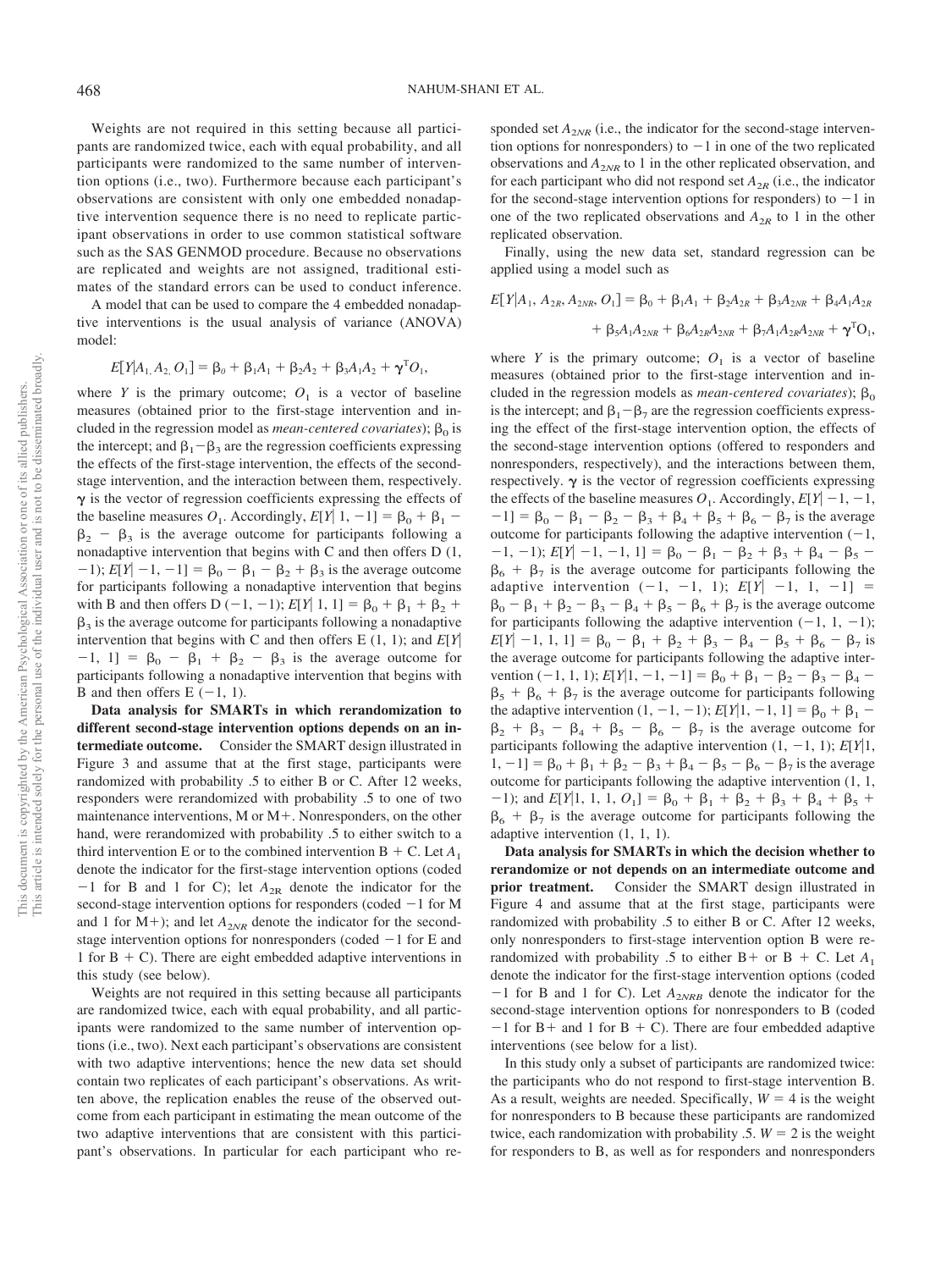to C, because these participants are randomized only once with probability .5. In terms of replicating observations, only the participants who responded to first-stage intervention B have observations that are consistent with more than one adaptive intervention. In particular responders to intervention B have observations consistent with the two adaptive interventions: Begin with intervention B and then intensify to  $B +$  only if the participant does not respond, and begin with intervention B and then augment to B C only if the participant does not respond. In other words, replicating observations for responders to B enables the reuse of the observed outcome from each responder to B in estimating the average outcome of two adaptive interventions  $(-1, 1)$  and  $(-1, 1)$ -1). Accordingly, for each participant who responded to intervention B, set  $A_{2NRB}$  to  $-1$  in one of the two replicated observations and  $A_{2NRB}$  to  $-1$  in the other replicated observation.

Next, to form a model, note that because only participants who are initially randomized to intervention B  $(A_1 = -1)$  might potentially be rerandomized,  $A_{2NRB}$  is nested within  $A_1 = -1$ . To represent this nested structure, create a new indicator, Z, that equals 0 when  $A_1 = 1$  (the first-stage intervention option is C) and equals 1 when  $A_1 = -1$  (the first-stage intervention option is B). Finally, using the new data set, standard weighted regression can be applied based on a model of the form

$$
E[Y|A_1, A_2Z, O_1] = \beta_0 + \beta_1 A_1 + \beta_2 A_{2NRB} Z + \gamma^T O_1,
$$

where *Y* is the primary outcome;  $O_1$  is a vector of baseline measures (obtained prior to the first-stage intervention and included in the regression models as *mean-centered covariates*);  $\beta_0$  is the intercept;  $\beta_1$  is the regression coefficient expressing the effect of the first-stage intervention options; and  $\beta_2$ is the regression coefficient that expresses the effect of the second-stage intervention options offered to nonresponders to B. Notice that because  $A_{2NRB}$  is nested within  $A_1 = -1$  (or equivalently  $Z = 1$ ),  $A_{2NRB}$  occurs only in the product with Z in this model.  $\gamma$  is the vector of regression coefficients expressing the effects of the baseline measures  $O_1$ . Accordingly,  $E[Y| 1, 0] = \beta_0 + \beta_1$  is the average outcome for participants following the adaptive intervention that begins with C and then offers C for responders and C for nonresponders;  $E[Y] - 1$ ,  $-1$ ] =  $\beta_0 - \beta_1 - \beta_2$  is the average outcome for participants following the adaptive intervention that begins with B and then offers B for responders and  $B +$  for nonresponders; and  $E[Y] - 1$ ,  $1] = \beta_0 - \beta_1 + \beta_2$  is the average outcome for participants following the adaptive intervention that begins with B and then offers B for responders and  $B + C$  for nonresponders. The model above can be estimated with SAS GENMOD procedure, using a robust standard error for inference.

# **Data Analysis Results Based on the Adaptive ADHD Data**

## **Sample**

One hundred and forty-nine children (75% boys) between the ages of 5 and 12 (mean 8.6 years) participated in the study. Due to dropout and missing data, $2$  the effective sample used in the current analysis was 139. At the first stage  $(A_1)$ , 71 children were randomized to receive low-dose medication, and 68 were randomized to receive low-intensity behavioral intervention. By

the end of the school year, 81 children were classified as nonresponders and rerandomized to one of the two second-stage intervention options, with 40 children assigned to increasing the dose of the first-stage intervention and 41 children assigned to augmenting the first-stage intervention with the other type of intervention. Overall, 46 children were consistent with adaptive intervention  $(1, -1)$ ; starting with low-intensity behavioral intervention and then adding low-dose medication to nonresponders and offering the same intensity of behavioral intervention to responders), 53 children were consistent with adaptive intervention  $(-1, -1;$  starting with low dose of medication and then adding low-intensity behavioral intervention to nonresponders and offering the same dose of medication to responders), 44 children were consistent with adaptive intervention (1, 1; starting with low-intensity behavioral intervention and then enhancing the intensity of the behavioral intervention to nonresponders and offering the same intensity of behavioral intervention to responders), and 54 children were consistent with adaptive intervention  $(-1, 1;$  starting with low-dose medication and then enhancing the dose of medication to nonresponders and offering the same dose of medication to responders).

## **Measures**

**Primary outcome (Y).** We consider a measure of children's school performance based on the Impairment Rating Scale (IRS; Fabiano et al., 2006) after an 8-month period as our primary outcome. This primary outcome ranges from 1 to 5, with higher values reflecting better school performance. Because the current analysis is for illustrative, rather than substantive, purposes, we use this measure as a primary outcome despite limitations relating to its distribution and reliability.

**Baseline measures.** (a) Medication prior to first-stage intervention, reflecting whether the child did (coded as 1) or did not (coded as 0) receive medication at home during the previous school year (i.e., prior to the first-stage intervention); (b) ADHD symptoms at the end of the previous school year, which is the mean of teacher's evaluation on 14 ADHD symptoms (the Disruptive Behavior Disorders Rating Scale; Pelham et al., 1992), each ranging from 0 to 3. We reverse-coded this measure such that larger values reflect fewer symptoms (i.e., better school performance); (c) oppositional defiant disorder (ODD) diagnosis, reflecting whether the child was (coded as 1) or was not (coded as 0) diagnosed with ODD before the first-stage intervention.

# **Results**

Table 2 presents parameter estimates for Model 1 (obtained using the SAS GENMOD procedure described in Appendix B); Table 3 presents the estimated means and robust standard error for each adaptive intervention based on the estimated coefficients in Model 1 (as well as the sample size and the sample mean for each

<sup>&</sup>lt;sup>2</sup> In a full analysis one would want to use a modern missing data method such as multiple imputation to avoid bias. Such methods would be valid under the missing at random assumption. Further discussion can be found in Shortreed, Laber, Pineau, and Murphy (2010).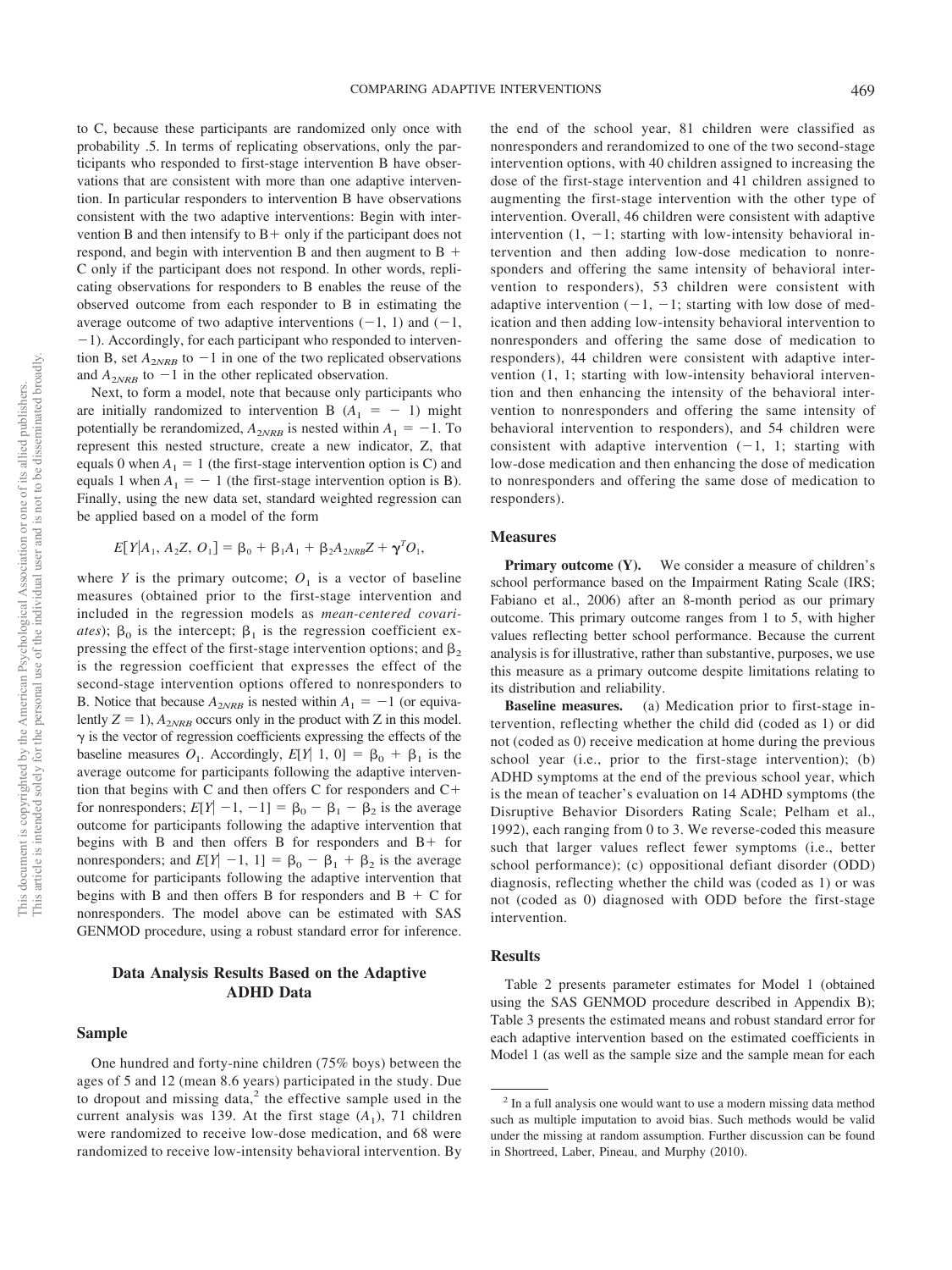|                                     |          |           | 95% confidence<br>limit |         |         |         |
|-------------------------------------|----------|-----------|-------------------------|---------|---------|---------|
| Parameter                           | Estimate | Robust SE | LL                      | UL      | Ζ       | Pr >  Z |
| Intercept                           | 3.43     | 0.23      | 2.97                    | 3.89    | 14.63   | < .0001 |
| Baseline: ODD diagnosis             | 0.37     | 0.18      | 0.02                    | 0.72    | 2.07    | .0384   |
| Baseline: ADHD symptoms             | 0.57     | 0.14      | 0.29                    | 0.85    | 3.95    | < .0001 |
| Baseline: Medication before Stage 1 | $-0.61$  | 0.25      | $-1.10$                 | $-0.13$ | $-2.47$ | .0134   |
| A1                                  | 0.07     | 0.09      | $-0.11$                 | 0.24    | 0.75    | .4555   |
| A2                                  | 0.02     | 0.08      | $-0.13$                 | 0.18    | 0.26    | .7924   |
| $A1 * A2$                           | $-0.12$  | 0.08      | $-0.27$                 | 0.04    | $-1.46$ | .1436   |

Table 2 *Results (Parameter Estimates) for Model 1*

*Note.* LL = lower limit; UL = upper limit; ODD = oppositional defiant disorder; ADHD = attention-deficit/ hyperactivity disorder.

adaptive intervention); and Table 4 presents the estimated differences and the associated robust standard error for each possible comparison of the four adaptive interventions.

intervention for children with ADHD SMART study was used to illustrate this method.

As shown in Tables 3 and 4, school performance was higher for those children following adaptive intervention  $(1, -1)$ ; estimated  $M = 4.36$ ,  $SE = 0.15$ ) relative to those following adaptive intervention  $(-1, -1)$ ; estimated  $M = 4.00$ ,  $SE = 0.15$ ). The difference between adaptive interventions  $(1, -1)$  and  $(-1, -1)$  was found to be marginally significant (estimated difference  $= 0.36$ ,  $SE = 0.22$ ,  $p < .10$ ). No other significant differences were found between the four adaptive interventions.

Accordingly, this analysis indicates that starting with lowintensity behavioral intervention and then adding medication to nonresponders and offering the same intensity behavioral intervention to responders is better than starting with low-dose medication and then adding low-intensity behavioral intervention to nonresponders and offering the same dose of medication to responders.

#### **Discussion**

Adaptive interventions are both conceptually and scientifically appealing. Here, we reviewed the ways in which decision rules can be used to operationalize adaptation and individualization of interventions in the social and behavioral sciences. We also reviewed SMART studies, emphasizing their advantages and arguing for an increase in their use for informing the construction of high-quality adaptive interventions. Finally, we presented a data analysis method for addressing primary research questions concerning the comparison of intervention options at different stages of the adaptive intervention, as well as the comparison of adaptive interventions that are embedded in the SMART design. An adaptive

SMART designs have the potential to advance research in many areas in the behavioral and social sciences. For example, in the area of goal setting, although goal-setting theorists assert that a goal will result in higher performance if it is difficult, attainable, and specific (Locke & Latham, 1990), more recent approaches to goal setting (see Barlas & Yasarcan, 2006; Fried & Slowik, 2004) suggest that the contribution of goal-setting theory has not been fully realized because of the failure to systematically capture its dynamic and sequential nature. For example, with respect to the difficulty of the goal, individuals might pursue sequential goals, which differ in their level of difficulty: They might function well with less challenging goals if they perceive the accomplishment of these goals as the basis for pursuing more difficult and challenging goals in the future (Fried & Slowik, 2004). Another example relates to the concept of floating goals (see Barlas & Yasarcan, 2006), a more sophisticated and realistic goal-related structure in which the difficulty of the goal is adjusted depending on current conditions (e.g., if the performance of an individual is persistently poor in approaching the original goal, then he/she lowers the goal, but if he/she exhibits surprisingly good performance, then the goal is pushed higher). These new approaches raise questions concerning the optimal sequence of goals and the way in which the goals should be adjusted over time in order to maximize long-term performance. A SMART design in which each participant can be sequentially randomized multiple times might be appropriate for addressing such research questions by allowing within-individual variation in the extent to which the goal is difficult, attainable, and specific over time. However, capturing the dynamic and sequential

Table 3 *Estimated Mean and Standard Error for Each Adaptive Intervention*

| Adaptive intervention |             | Responders       |             |             | Nonresponders |             |                            |           |
|-----------------------|-------------|------------------|-------------|-------------|---------------|-------------|----------------------------|-----------|
|                       | Stage 1     | Stage 2          | Sample size | Sample mean | Sample size   | Sample mean | Estimated weighted<br>mean | Robust SE |
| $(1, -1)$             | <b>BMOD</b> | <b>AUGMENT</b>   | 22          | 4.64        | 24            | 4.08        | 4.36                       | 0.15      |
| $(-1, -1)$            | <b>MED</b>  | <b>AUGMENT</b>   | 36          | 4.39        |               | 3.47        | 4.00                       | 0.15      |
| (1, 1)                | <b>BMOD</b> | <b>INTENSIFY</b> | 22          | 4.64        | 22            | 3.96        | 4.17                       | 0.22      |
| $(-1, 1)$             | <b>MED</b>  | <b>INTENSIFY</b> | 36          | 4.39        | 18            | 4.22        | 4.27                       | 0.13      |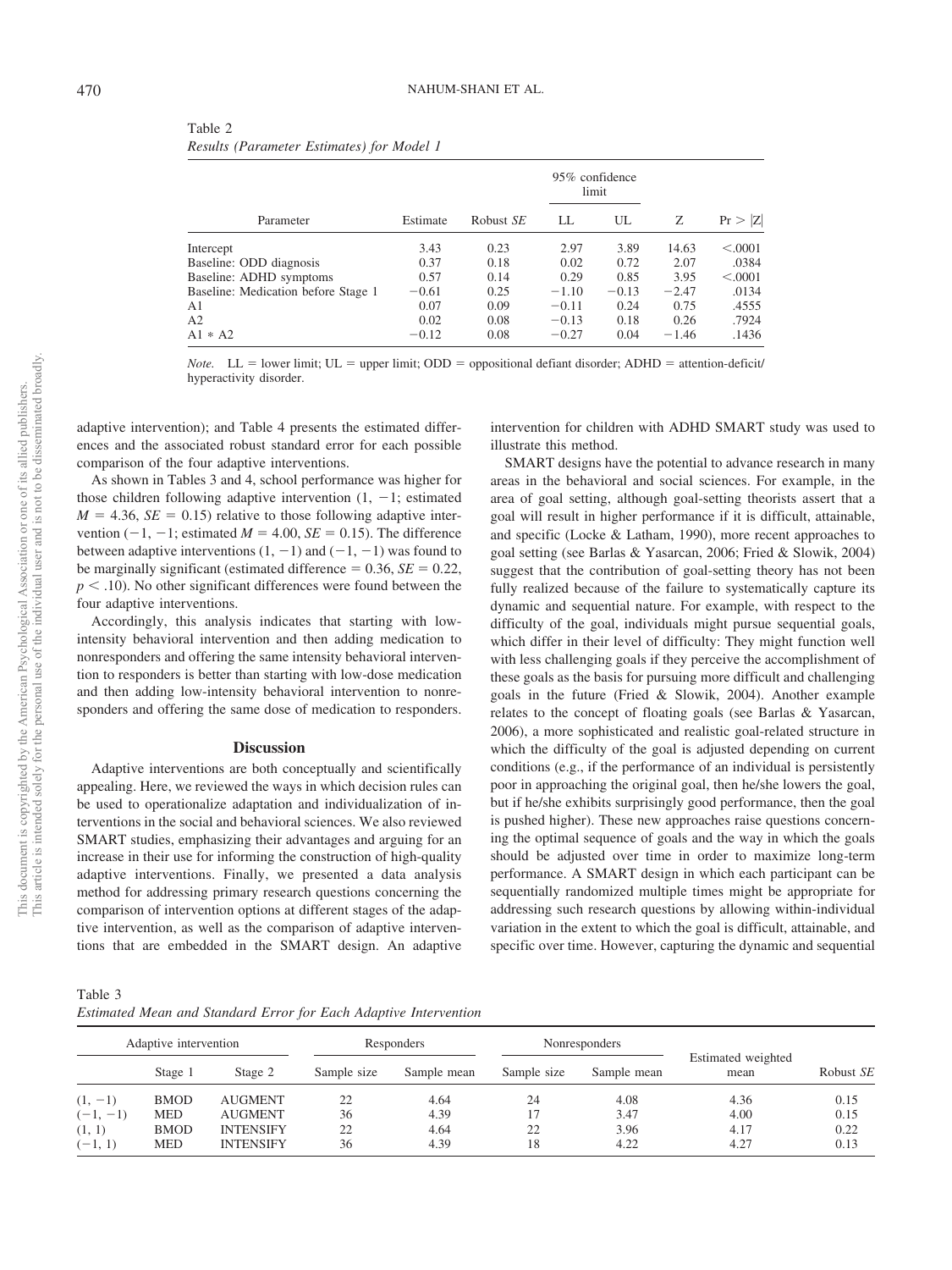| Label                                       |          | 95% confidence<br>limit |      |           |          |              |
|---------------------------------------------|----------|-------------------------|------|-----------|----------|--------------|
|                                             | Estimate | LL.                     | UL   | Robust SE | $\chi^2$ | Significance |
| Difference between $(1, -1)$ and $(-1, -1)$ | 0.36     | $-0.06$                 | 0.79 | 0.22      | 2.82     | .0932        |
| Difference between $(1, 1)$ and $(-1, 1)$   | $-0.10$  | $-0.60$                 | 0.40 | 0.26      | 0.16     | .6920        |
| Difference between $(1, -1)$ and $(1, 1)$   | 0.19     | $-0.32$                 | 0.70 | 0.26      | 0.55     | .4600        |
| Difference between $(1, -1)$ and $(-1, 1)$  | 0.09     | $-0.31$                 | 0.49 | 0.20      | 0.20     | .6563        |
| Difference between $(-1, -1)$ and $(1, 1)$  | $-0.17$  | $-0.70$                 | 0.35 | 0.27      | 0.42     | .5161        |
| Difference between $(-1, -1)$ and $(-1, 1)$ | 0.27     | $-0.08$                 | 0.63 | 0.18      | 2.26     | .1328        |

Table 4 *Estimated Differences Between the Four Adaptive Interventions Based on the Estimated Regression Coefficients in Table 2*

*Note.*  $LL = lower limit; UL = upper limit.$ 

nature of goal setting (in which both self-set goals and environmental feedback are incorporated into a system that monitors performance relative to the desired state and repeatedly adjusts subsequent goals; Campion & Lord, 1982) might require a SMART design with a high number of randomizations per participant. Accordingly, an important direction for future research would be developing methods for analyzing data from such designs.

Several other issues warrant further discussion in future research. First, the outcome of interest in the current article was a single measurement that expresses long-term school performance. However, researchers might be interested in other types of outcomes, such as noncontinuous outcomes (e.g., binary or count measures reflecting the severity of ADHD symptoms), multiple outcomes (e.g., a set of outcome measures reflecting different dimensions of school performance, such as peer relations, academic performance, and classroom performance), or longitudinal outcomes (e.g., improvement in children's classroom performance over the school year). The model used in the current study can be easily generalized via a generalized linear model to estimate the difference between adaptive interventions with respect to binary, categorical, or count outcomes. The SAS GENMOD procedure discussed in the current article allows the specification of various types of distributions and link functions. Still, additional research attention should be given to developing data analysis methods for the comparison of adaptive interventions with respect to other types of outcome measures. It is especially important to generalize our approach to estimate the difference between adaptive interventions with respect to time-varying outcomes by utilizing random effects as in growth-curve modeling (Hu, Goldberg, Hedeker, Flay, & Pentz, 1998).

Second, in a SMART, like other trials (Montgomery, Peters, & Little, 2003), there is concern about the loss of balance and subsequent loss of power due to study dropout and item missingness. Modern-day missing-data techniques will be needed in the analysis of data from SMART designs as in the case of any randomized trial. Like any other trials, these techniques will lead to unbiased results when the data are missing at random (MAR); that is, the probability that an observation is missing depends on information that is observed (i.e., characteristics of the child or baseline severity of ADHD symptoms). If data are missing not at random (MNAR)—that is, the probability that an observation is missing depends on information that is not observed—valuable information is lost from the data, and there is no universal method of handling the missing data properly (see Donders, van der Heijden, Stijnen, & Moons, 2006, for review).

Finally, in the current study we discussed primary research questions relating to the construction of adaptive interventions, but investigators often collect information concerning other potential moderators of the intervention options, aiming to use these measures to address secondary research questions concerning the best adaptive sequence of intervention options. For example, researchers might be interested in assessing whether both the first-stage intervention and the second-stage intervention should be more deeply tailored to the individual (perhaps the choice of the first-stage intervention option should depend on baseline severity, whereas the choice of the second-stage intervention option should depend on the participant's willingness to adhere to the first-stage intervention option). In this sense, additional information concerning potential moderators can be used to explore ways to more deeply tailor the adaptive intervention while using the advantages of the multiple randomizations in the SMART to eliminate confounding. In the companion article (Nahum-Shani et al., 2012), we provide a secondary data analysis method that can be used to find the best sequence of decision rules while evaluating potential tailoring variables at each intervention stage. This data analysis method takes a holistic approach— one that considers future intervention stages when assessing the best way to tailor the intervention at each specific stage.

## **References**

- Abele, A. E., & Wiese, B. S. (2008). The nomological network of selfmanagement strategies and career success. *Journal of Occupational and Organizational Psychology, 81,* 733–749. doi:10.1348/ 096317907X256726
- Baltes, P. B., & Baltes, M. M. (1990). Psychological perspectives on successful aging: The model of selective optimization with compensation. In P. B. Baltes & M. M. Baltes (Eds.), *Successful aging: Perspectives from the behavioural sciences* (pp. 1–34). Cambridge, MA: Cambridge University Press. doi:10.1017/CBO9780511665684.003
- Barlas, Y., & Yasarcan, H. (2006). Goal setting, evaluation, learning and revision: A dynamic modeling approach. *Evaluation and Program Planning, 29,* 79 – 87. doi:10.1016/j.evalprogplan.2005.08.003
- Beck, J. S., Liese, B. S., & Najavits, L. M. (2005). Cognitive therapy. In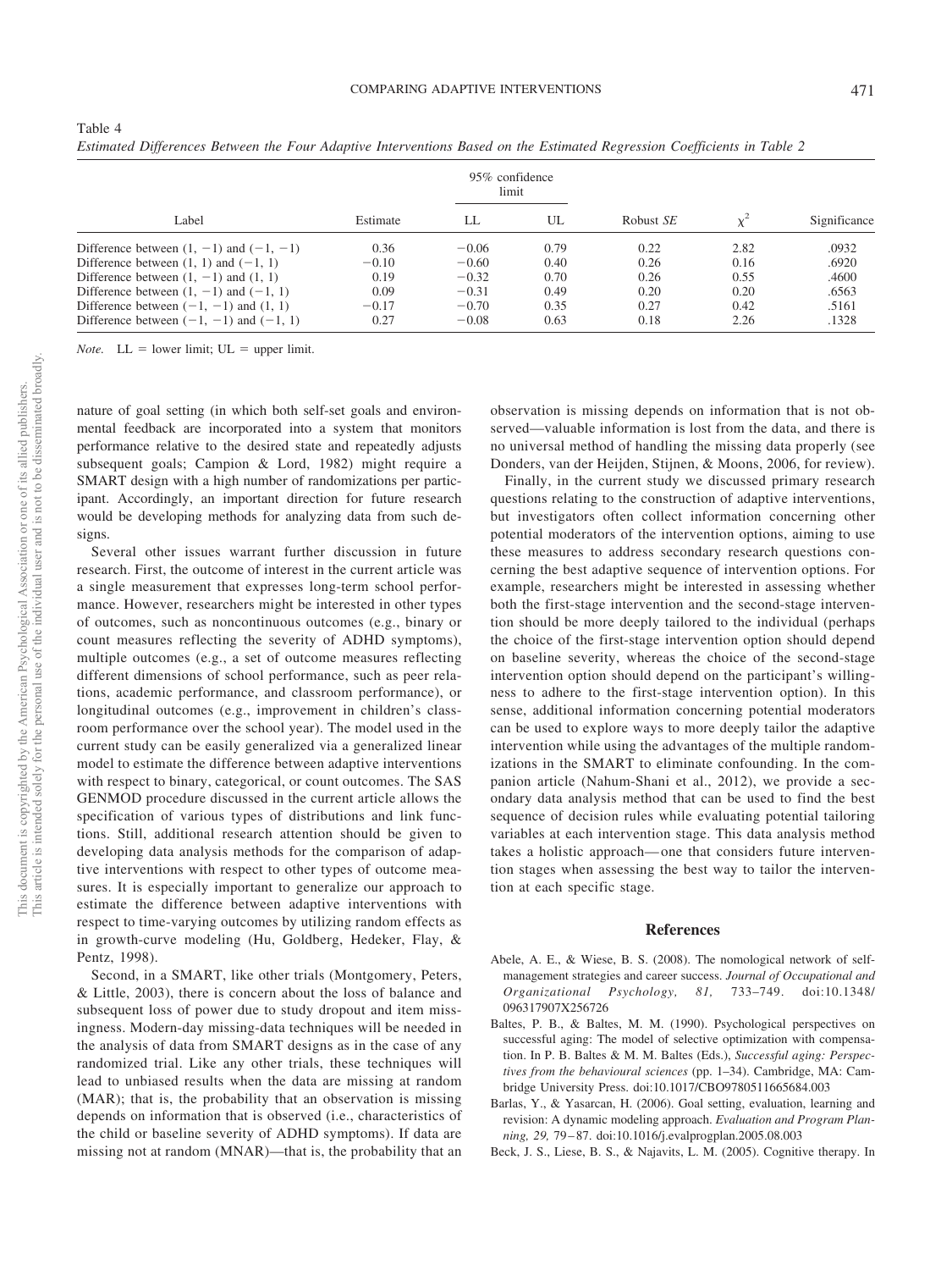R. J. Frances, S. I. Miller, & A. Mack (Eds.), *Clinical textbook of addictive disorders* (3rd ed., pp. 474 –501). New York, NY: Guilford Press.

- Bierman, K. L., Nix, R. L., Maples, J. J., & Murphy, S. A. (2006). Examining clinical judgment in an adaptive intervention design: The Fast Track Program. *Journal of Consulting and Clinical Psychology, 74,* 468 – 481. doi:10.1037/0022-006X.74.3.468
- Campion, M. A., & Lord, R. G. (1982). A control systems conceptualization of the goal-setting and changing process. *Organizational Behavior and Human Performance, 30,* 265–287. doi:10.1016/0030- 5073(82)90221-5
- Cole, M. B. (2005). *Group dynamics in occupational therapy: The theoretical basis and practice application of group treatment* (3rd ed.). Thorofare, NJ: Slack.
- Cole, S. R., & Hernán, M. A. (2008). Constructing inverse probability weights for marginal structural models. *American Journal of Epidemiology, 168,* 656 – 664. doi:10.1093/aje/kwn164
- Collins, L. M., Dziak, J. J., & Li, R. (2009). Design of experiments with multiple independent variables: A resource management perspective on complete and reduced factorial designs. *Psychological Methods, 14,* 202–224. doi:10.1037/a0015826
- Collins, L. M., Murphy, S. A., & Bierman, K. A. (2004). A conceptual framework for adaptive preventive interventions. *Prevention Science, 5,* 185–196. doi:10.1023/B:PREV.0000037641.26017.00
- Conduct Problems Prevention Research Group. (1992). A developmental and clinical model for the prevention of conduct disorders: The FAST Track Program. *Development and Psychopathology, 4,* 509 –527. doi: 10.1017/S0954579400004855
- Connell, A. M. (2009). Employing complier average causal effect analytic methods to examine effects of randomized encouragement trials. *The American Journal of Drug and Alcohol Abuse, 35,* 253–259. doi: 10.1080/00952990903005882
- Connell, A. M., & Dishion, T. J. (2008). Reducing depression among at-risk early adolescents: Three-year effects of a family-centered intervention embedded within schools. *Journal of Family Psychology, 22,* 574 –585. doi:10.1037/0893-3200.22.3.574
- Connell, A. M., Dishion, T. J., Yasui, M., & Kavanagh, K. (2007). An adaptive approach to family intervention: Linking engagement in family-centered intervention to reductions in adolescent problem behavior. *Journal of Consulting and Clinical Psychology, 75,* 568 –579. doi: 10.1037/0022-006X.75.4.568
- Cook, T. D., & Campbell, D. T. (1979). *Quasiexperimentation: Design and analysis issues for field settings.* Chicago, IL: Rand McNally.
- Dishion, T. J., & Kavanagh, K. (2003). *Intervening in adolescent problem behavior: A family-centered approach.* New York, NY: Guilford Press.
- Donders, A. R. T., van der Heijden, G. J. M. G., Stijnen, T., & Moons, K. G. M. (2006). A gentle introduction to imputation of missing values. *Journal of Clinical Epidemiology, 59,* 1087–1091. doi:10.1016/ j.jclinepi.2006.01.014
- Dziak, J. J., Nahum-Shani, I., & Collins, L. M. (2012). Multilevel factorial experiments for developing behavioral interventions: Power, sample size, and resource considerations. *Psychological Methods, 17,* 153–175. doi:10.1037/a0026972
- Efron, B. (1971). Forcing a sequential experiment to be balanced. *Biometrika, 58,* 403– 417. doi:10.1093/biomet/58.3.403
- Fabiano, G. A., Pelham, W. E., Waschbusch, D. A., Gnagy, E. M., Lahey, B. B., Chronis, A. M., . . . Burrows-MacLean, L. (2006). A practical measure of impairment: Psychometric properties of the impairment rating scale in samples of children with attention-deficit/hyperactivity disorder and two school-based samples. *Journal of Clinical Child and Adolescent Psychology, 35,* 369 –385. doi:10.1207/s15374424jccp3503\_3
- Fava, M., Rush, A. J., Trivedi, M., Nierenberg, A. A., Thase, M. E., Sackeim, H., . . . Kupfer, D. J. (2003). Background and rationale for the sequenced treatment alternatives to relieve depression (STAR\*D) study.

*Psychiatric Clinics of North America, 26,* 457– 494. doi:10.1016/S0193- 953X(02)00107-7

- Fried, Y., & Slowik, L. H. (2004). Enriching goal-setting theory with time: An integrated approach. *The Academy of Management Review, 29,*  $404 - 422.$
- Gopher, D. (1993). The skill of attention control: Acquisition and execution of attention strategies. In D. Meyer & S. Kornblum (Eds.), *Attention and Performance XIV: Synergies in experimental psychology, artificial intelligence, and cognitive neuroscience* (pp. 299 –322). Cambridge, MA: MIT Press.
- Gunter, L., Zhu, J., & Murphy, S. A. (2011). Variable selection for qualitative interactions. *Statistical Methodology, 8,* 42–55. doi:10.1016/ j.stamet.2009.05.003
- Hedden, S. L., Woolson, R. F., & Malcolm, R. J. (2006). Randomization in substance abuse clinical trials. *Substance Abuse Treatment, Prevention, and Policy, 1,* 1–17. doi:10.1186/1747-597X-1-6
- Hernán, M. A. (2004). A definition of causal effect for epidemiological research. *Journal of Epidemiology and Community Health, 58,* 265–271. doi:10.1136/jech.2002.006361
- Hernán, M. A., Brumback, B., & Robins, J. M. (2000). Marginal structural models to estimate the causal effect of zidovudine on the survival of HIV-positive men. *Epidemiology, 11,* 561–570. doi:10.1097/00001648- 200009000-00012
- Hernán, M. A., Brumback, B., & Robins, J. M. (2002). Estimating the causal effect of zidovudine on CD4 count with a marginal structural model for repeated measures. *Statistics in Medicine, 21,* 1689 –1709. doi:10.1002/sim.1144
- Hirschi, A., & Vondracek, F. W. (2009). Adaptation of career goals to self and opportunities in early adolescence. *Journal of Vocational Behavior, 75,* 120 –128. doi:10.1016/j.jvb.2009.05.005
- Hu, F. B., Goldberg, J., Hedeker, D., Flay, B. F., & Pentz, M. A. (1998). Comparison of population-averaged and subject-specific approaches for analyzing repeated binary outcomes. *American Journal of Epidemiology, 147,* 694 –703. doi:10.1093/oxfordjournals.aje.a009511
- Kernan, W. N., Viscoli, C. M., Makuch, R. W., Brass, L. M., & Horwitz, R. I. (1999). Stratified randomization for clinical trials. *Journal of Clinical Epidemiology, 52,* 19 –26. doi:10.1016/S0895-4356(98)00138-3
- Laurenceau, J.-P., Hayes, A. M., & Feldman, G. C. (2007). Statistical and methodological issues in the study of change in psychotherapy. *Clinical Psychology Review, 27,* 682– 695. doi:10.1016/j.cpr.2007.01.007
- Lavori, P. W., & Dawson, R. (2000). A design for testing clinical strategies: Biased individually tailored within-subject randomization. *Journal of the Royal Statistical Society, Series A: Statistics in Society, 163,* 29 –38. doi:10.1111/1467-985X.00154
- Lavori, P. W., & Dawson, R. (2004). Dynamic treatment regimes: Practical design considerations. *Clinical Trials, 1,* 9 –20. doi:10.1191/ 1740774S04cn002oa
- Lavori, P. W., Rush, A. J., Wisniewski, S. R., Alpert, J., Fava, M., Kupfer, D. J., . . . Trivedi, M. (2001). Strengthening clinical effectiveness trials: Equipoise-stratified randomization. *Biological Psychiatry, 50,* 792– 801. doi:10.1016/S0006-3223(01)01223-9
- Liang, K. Y., & Zeger, S. L. (1986). Longitudinal data analysis using generalized linear models. *Biometrika, 73,* 13–22. doi:10.1093/biomet/ 73.1.13
- Locke, E. A., & Latham, P. G. (1990). *A theory of goal setting and task performance.* Englewood Cliffs, NJ: Prentice-Hall.
- Lunceford, J. K., Davidian, M., & Tsiatis, A. A. (2002). Estimation of survival distributions of treatment policies in two-stage randomization designs in clinical trials. *Biometrics, 58,* 48 –57. doi:10.1111/j.0006- 341X.2002.00048.x
- Marlowe, D. B., Festinger, D. S., Arabia, P. L., Dugosh, K. L., Benasutti, K. M., Croft, J. R., & McKay, J. R. (2008). Adaptive interventions in drug court: A pilot experiment. *Criminal Justice Review, 33,* 343–360. doi:10.1177/0734016808320325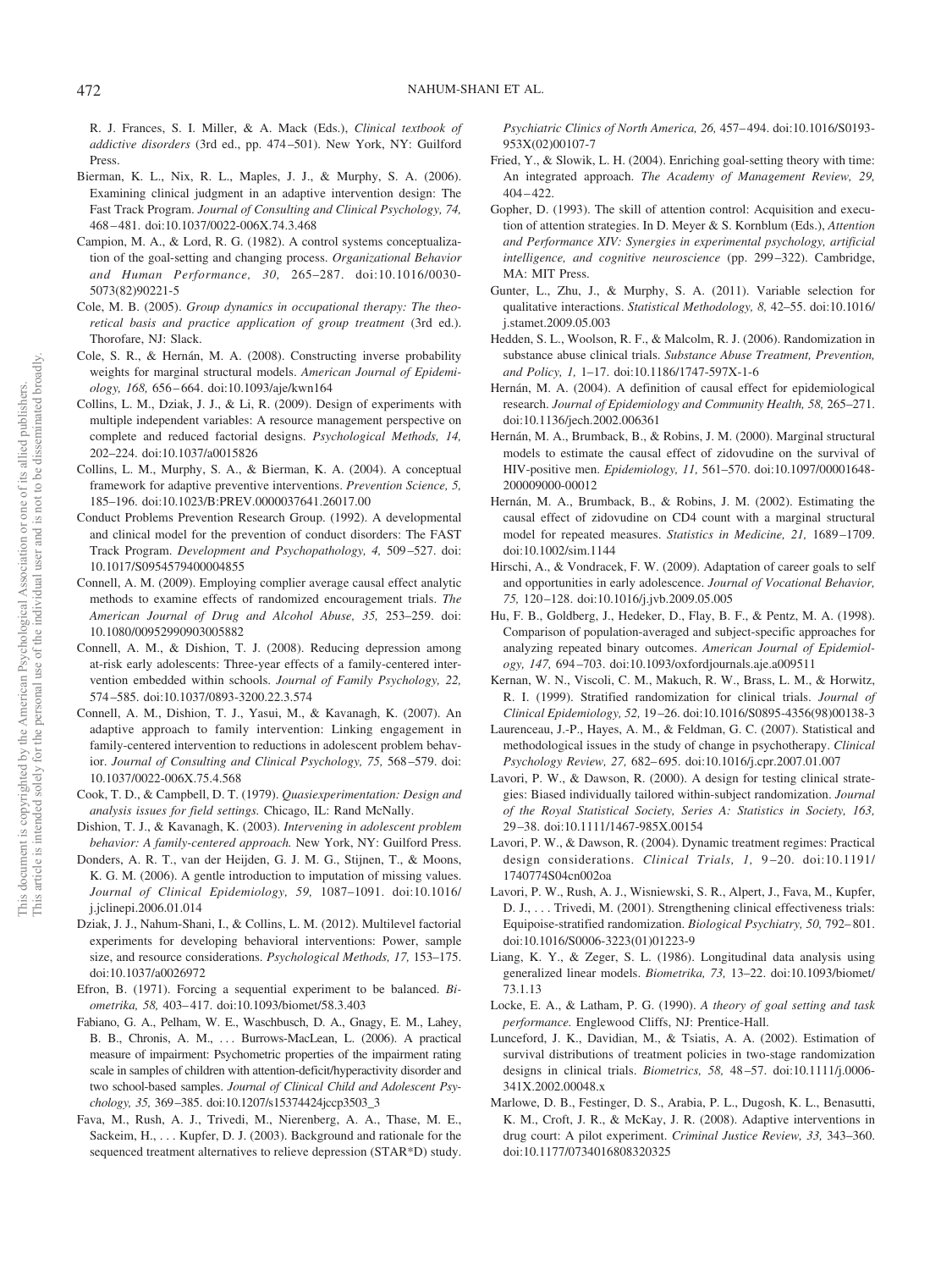- Martocchio, J. J., & Webster, J. (1992). Effects of feedback and cognitive playfulness on performance in microcomputer software training. *Personnel Psychology, 45,* 553–578. doi:10.1111/j.1744- 6570.1992.tb00860.x
- McKay, J. R. (2005). Is there a case for extended interventions for alcohol and drug use disorders? *Addiction, 100,* 1594 –1610. doi:10.1111/j.1360- 0443.2005.01208.x
- Montgomery, A. A., Peters, T. J., & Little, P. (2003). Design, analysis and presentation of factorial randomized controlled trials. *BMC Medical Research Methodology, 3,* 26. doi:10.1186/1471-2288-3-26
- Moore, R., & Blackburn, I. (1997). Cognitive therapy in the treatment of nonresponders to antidepressant medication: A controlled pilot study. *Behavioural and Cognitive Psychotherapy, 25,* 251–259. doi:10.1017/ S1352465800018543
- Murphy, S. A. (2005). An experimental design for the development of adaptive treatment strategies. *Statistics in Medicine, 24,* 1455–1481. doi:10.1002/sim.2022
- Murphy, S. A., Collins, L. M., & Rush, A. J. (2007). Customizing treatment to the patient: Adaptive treatment strategies [Editorial]. *Drug and Alcohol Dependence, 88*(Suppl. 2), S1–S3. doi:10.1016/j.drugalcdep .2007.02.001
- Murphy, S. A., van der Laan, M. J., Robins, J. M., & Conduct Problems Prevention Research Group. (2001). Marginal mean models for dynamic regimes. *Journal of the American Statistical Association, 96,* 1410 – 1423. doi:10.1198/016214501753382327
- Nahum-Shani, I., Qian, M., Almirall, D., Pelham, W. E., Gnagy, B., Fabiano, G. A., . . . Murphy, S. A. (2012). Q-learning: A data analysis method for constructing adaptive interventions. *Psychological Methods,17,* 478 – 494. doi:10.1037/a0029373
- Oetting, A. I., Levy, J. A., Weiss, R. D., & Murphy, S. A. (2007). Statistical methodology for a SMART design in the development of adaptive treatment strategies. In P. E. Shrout (Ed.), *Causality and psychopathology: Finding the determinants of disorders and their cures* (pp. 179 –205). Arlington, VA: American Psychiatric Publishing.
- Orellana, L., Rotnitzky, A., & Robins, J. M. (2010). Dynamic regime marginal structural mean models for estimation of optimal dynamic treatment regimes, Part II: Proofs of results. *The International Journal of Biostatistics, 6*(2). doi:10.2202/1557-4679.1242
- Pelham, W. E., Evans, S. W., Gnagy, E. M., & Greenslade, K. E. (1992). Teacher ratings of *DSM–III–R* symptoms for the disruptive behavior disorders: Prevalence, factor analyses, and conditional probabilities in a special education sample. *School Psychology Review, 21,* 285–299.
- Pelham, W. E., Hoza, B., Pillow, D. R., Gnagy, E. M., Kipp, H. L., Greiner, A. R., . . . Fitzpatrick, E. (2002). Effects of methylphenidate and expectancy on children with ADHD: Behavior, academic performance, and attributions in a summer treatment program and regular classroom setting. *Journal of Consulting and Clinical Psychology, 70, 320–335.* doi:10.1037/0022-006X.70.2.320
- Robins, J. (1986). A new approach to causal inference in mortality studies with sustained exposure periods: Application to control of the healthy worker survivor effect. *Computers and Mathematics with Applications, 14,* 1393–1512.
- Robins, J., Orellana, L., & Rotnitzky, A. (2008). Estimation and extrapolation of optimal treatment and testing strategies. *Statistics in Medicine, 27,* 4678 – 4721. doi:10.1002/sim.3301
- Robins, J. M., & Wasserman, L. (1997). Estimation of effects of sequential treatments by reparameterizing directed acyclic graphs. In D. Geiger & P. Shenoy (Eds.), *Proceedings of the Thirteenth Conference on Uncertainty in Artificial Intelligence* (pp. 409 – 420). San Francisco, CA: Kaufmann.
- Rubin, D. B. (1974). Estimating causal effects of treatments in randomized and non-randomized studies. *Journal of Educational Psychology, 66,* 688 –701. doi:10.1037/h0037350
- Rubin, D. B. (1978). Bayesian inference for causal effects: The role of

randomization. *Annals of Statistics, 6,* 34 –58. doi:10.1214/aos/ 1176344064

- Sackett, D. L., Rosenberg, W. M. C., Gray, J. A. M., Haynes, R. B., & Richardson, W. S. (1996). Evidence-based medicine: What it is and what it isn't. *British Medical Journal, 312,* 71–72. doi:10.1136/ bmj.312.7023.71
- SAS Institute. (2008). *SAS/STAT 9.2 user's guide.* Cary, NC: Author.
- Schneider, L. S., Tariot, P. N., Lyketsos, C. G., Dagerman, K. S., Davis, K. L., Davis, S., . . . Lieberman, J. A. (2001). National Institute of Mental Health Clinical Antipsychotic Trials of Intervention Effectiveness (CATIE): Alzheimer disease trial methodology. *The American Journal of Geriatric Psychiatry, 9,* 346 –360.
- Shadish, W. R. (2002). Revisiting field experimentation: Field notes for the future. *Psychological Methods, 7,* 3–18. doi:10.1037/1082-989X.7.1.3
- Shadish, W. R., Cook, T. D., & Campbell, D. T. (2002). *Experimental and quasi-experimental designs for generalized causal inference.* Boston, MA: Houghton Mifflin.
- Shani, G. (2007). *A training approach to bridge the gap between wizards and macro users when working with computers* (Unpublished master's thesis). Department of Industrial Engineering and Management, Technion: Israel Institute of Technology, Haifa, Israel.
- Shortreed, S. M., Laber, E., Pineau, J., & Murphy, S. A. (2010). *Imputation methods for the Clinical Antipsychotic Trials of Intervention and Effectiveness study* (Technical Report No. SOCS-TR-2010.8). School of Computer Science, McGill University, Montreal, Quebec, Canada.
- Simon, R. (1979). Restricted randomization designs in clinical trials. *Biometrics, 35,* 503–512. doi:10.2307/2530354
- Splawa-Neyman, J. (1990). On the application of probability theory to agricultural experiments: Essay on principles. Section 9. *Statistical Science, 5,* 465– 480. (Reprinted from *Roczniki Nauk Rolniczych Tom X,* pp. 1–51, by D. M. Dabrowska & T. P. Speed, Eds., 1923)
- Stone, R. M., Berg, D. T., George, S. L., Dodge, R. K., Paciucci, P. A., Schulman, P., ... Schiffer, C. A. (1995). Granulocyte-macrophage colony-stimulating factor after initial chemotherapy for elderly patients with primary acute myelogenous leukemia. *The New England Journal of Medicine, 332,* 1671–1677. doi:10.1056/NEJM199506223322503
- Stroup, T. S., McEvoy, J. P., Swartz, M. S., Byerly, M. J., Glick, I. D., Canive, J. M., . . . Lieberman, J. A. (2003). National Institute of Mental Health Clinical Antipsychotic Trials of Intervention Effectiveness (CATIE): Schizophrenia trial design and protocol development. *Schizophrenia Bulletin, 29,* 15–31. doi:10.1093/oxfordjournals.schbul.a006986
- Thall, P. F., Logothetis, C., Pagliaro, L. C., Wen, S., Brown, M. A., Williams, D., & Millikan, R. E. (2007). Adaptive therapy for androgenindependent prostate cancer: A randomized selection trial of four regimens. *Journal of the National Cancer Institute, 99,* 1613–1622. doi: 10.1093/jnci/djm189
- Thall, P. F., Millikan, R. E., & Sung, H. G. (2000). Evaluating multiple treatment courses in clinical trials. *Statistics and Medicine, 19,* 1011– 1028. doi:10.1002/(SICI)1097-0258(20000430)19:8<1011::AID-SIM4143.0.CO;2-M
- Thall, P. F., Sung, H. G., & Estey, E. H. (2002). Selecting therapeutic strategies based on efficacy and death in multicourse clinical trials. *Journal of the American Statistical Association, 97,* 29 –39. doi:10.1198/ 016214502753479202
- Thall, P. F., & Wathen, J. K. (2005). Covariate-adjusted adaptive randomization in a sarcoma trial with multi-stage treatments. *Statistics in Medicine, 24,* 1947–1964. doi:10.1002/sim.2077
- Wahed, A. S., & Tsiatis, A. A. (2004). Optimal estimator for the survival distribution and related quantities for treatment policies in two-stage randomization designs in clinical trials. *Biometrics, 60,* 124 –133. doi: 10.1111/j.0006-341X.2004.00160.x
- Wahed, A. S., & Tsiatis, A. A. (2006). Semiparametric efficient estimation of survival distribution for treatment policies in two-stage randomization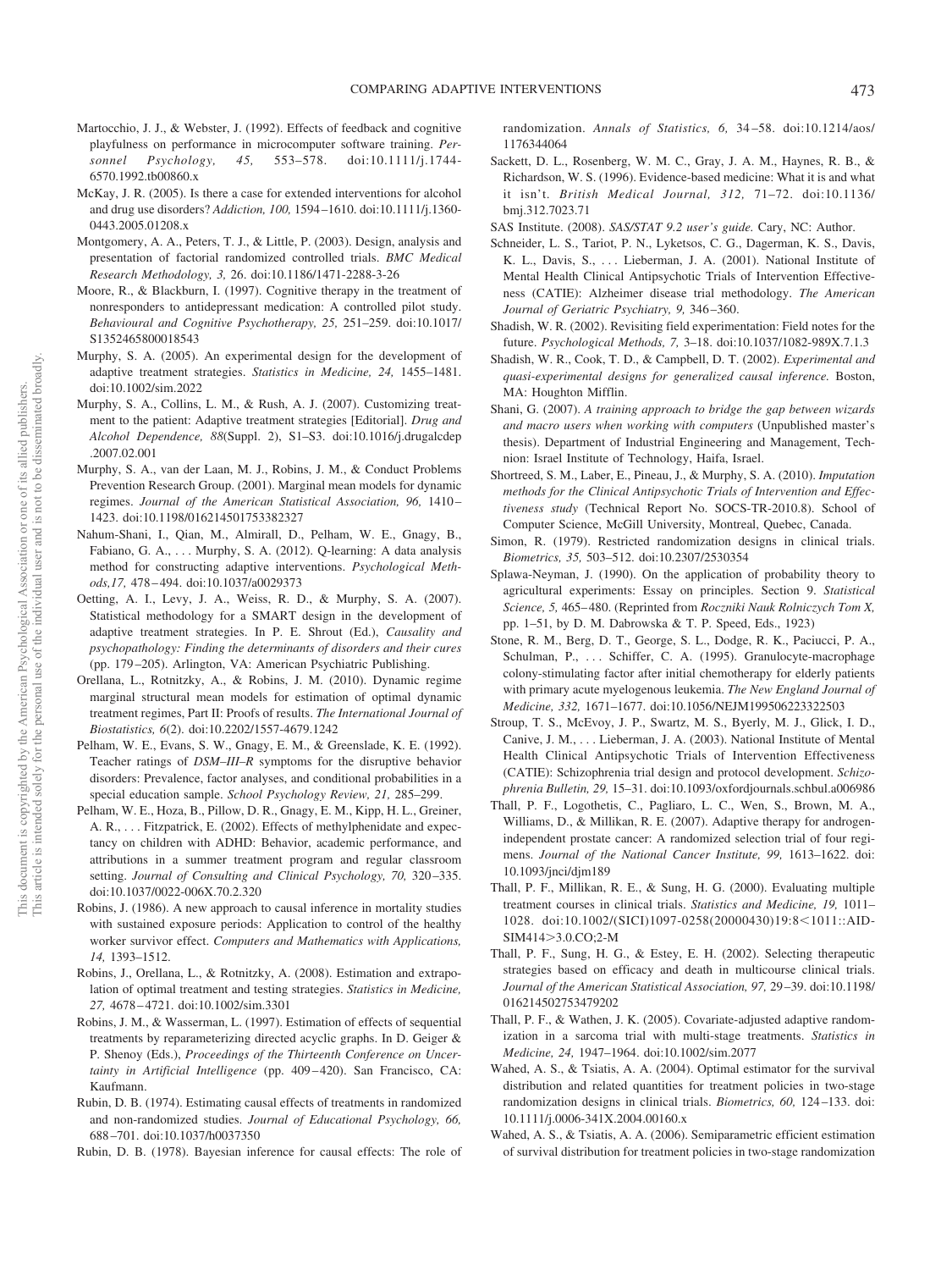designs in clinical trials with censored data. *Biometrika, 93,* 163–177. doi:10.1093/biomet/93.1.163

- Walsh, B. T., Agras, W. S., Devlin, M. J., Fairburn, C. G., Wilson, G. T., Kahn, C., & Chally, M. K. (2000). Fluoxetine for bulimia nervosa following poor response to psychotherapy. *The American Journal of Psychiatry, 157,* 1332–1334. doi:10.1176/appi.ajp.157.8.1332
- Weisz, J. R., Chu, B. C., & Polo, A. J. (2004). Treatment dissemination and evidence-based practice: Strengthening interventions through clinician– researcher collaboration. *Clinical Psychology: Science and Practice, 11,* 300 –307. doi:10.1093/clipsy.bph085
- Yalom, I. D. (1995). *The theory and practice of group psychotherapy* (4th ed.). New York, NY: Basic Books.

# **Appendix A**

## **Consistency of Estimators and Justification for Using Robust Standard Errors**

In Equation 1 we provided a method for estimating the mean of the primary outcome, conditional on baseline measures, for each adaptive intervention  $(a_1, a_2)$ . This method employs random weights (e.g., the weight depends on response/nonresponse) and also replicates the data of the responders. Thus it is not immediately obvious that the estimator of the mean of the primary outcome for each adaptive intervention is consistent (unbiased in large samples). To demonstrate that this is indeed the case we define the mean of primary outcome, conditional on baseline measures, for each adaptive intervention  $(a_1, a_2)$  using the language of potential outcomes. Subsequently we demonstrate that this conditional mean can be consistently estimated by minimizing the sum of squared error given in Equation 2. Last, we verify that the robust standard errors provided by SAS GENMOD are indeed unbiased (consistent) in large samples.

Recall that  $(O_1, A_1, O_2, A_2, Y)$  denotes a participant's data in a SMART study. Here and following, uppercase letters represent random variables, and lowercase letters represent particular values, or realizations, of random variables. Recall that  $O_1$  denotes a vector of baseline measures,  $(A_1, A_2)$  denotes the randomized intervention options, and  $O_2$  is a vector of intermediate outcomes. One intermediate outcome is *R*, the indicator for response (other intermediate outcomes might be measures of adherence to firststage intervention, other measures of severity, etc.). Only nonresponding participants have an  $A_2$ . A particular adaptive intervention is denoted by  $(A_1, A_2) = (a_1, a_2)$  (in the ADHD example both  $a_1$  and  $a_2$  are either 1 or  $-1$ ). We write that a participant in a SMART study "follows" adaptive intervention  $(a_1, a_2)$  if this participant's first-stage intervention is  $a_1$  and either this participant responds throughout the study  $(R = 1)$  or, if the participant does not respond, then the participant's second-stage intervention is  $a_2$ . Thus, for example, in the ADHD study, participants who respond to first-stage intervention  $a_3$  follow both adaptive interventions  $(a_1, 1)$  and  $(a_1, -1)$ .

In the potential outcomes framework (Robins, 1986; Rubin, 1978; Splawa-Neyman, 1923/1990) and for each fixed sequence of interventions  $(a_1, a_2)$ , we conceptualize potential outcomes denoted by  $O_2(a_1)$  and  $Y(a_1, a_2)$ .  $O_1(a_1)$  is the vector of intermediate observations that a participant would have had at the second stage if he/she had followed  $a_1$  at the first-stage intervention;  $O_2(a_1)$ 

includes the indicator of response  $R(a_1)$ .  $Y(a_1, a_2)$  is the primary outcome that would have been observed had the participant followed the sequence  $(a_1, a_2)$ . In the ADHD study responding participants do not enter the second-stage intervention; thus, we have that when  $R(a_1) = 1$ ,  $Y(a_1, 1) = Y(a_1, -1)$ .  $O_2(a_1)$  and  $Y(a_1, -1)$ . *a*2) are called *potential* outcomes because they describe an individual outcome value that would have been observed under a potential exposure to the intervention that the individual might or might not have actually experienced. The assumption is that each intervention option has the potential to be observed until assignment to intervention options is made (for a more detailed definition of potential outcomes, see Rubin, 1974, as well as Hernán, 2004). The set of all potential outcomes is

$$
O = \{ (O_2(a_1), Y(a_1, a_2)) : a_1 \in \{-1, 1\}, a_2 \in \{-1, 1\} \}.
$$

By definition, the multivariate distribution of  $(O_1, O_2(a_1), Y(a_1, a_2))$ is the multivariate distribution of  $(O_1, O_2, Y)$  when all individuals follow adaptive intervention  $(a_1, a_2)$ . Denote  $E[Y(a_1, a_2) | O_1]$  by  $\mu(a_1, a_2|O_1)$ ; we know that  $\mu(a_1, a_2|O_1)$  minimizes the total mean squared error for the four adaptive interventions:

$$
E[(Y(-1, -1) - \mu(-1, -1|O_1))^2]
$$
  
+ 
$$
E[(Y(-1, 1) - \mu(-1, 1|O_1))^2] + E[(Y(1, 1) - \mu(1, 1|O_1))^2]
$$
  
+ 
$$
E[(Y(1, -1) - \mu(1, -1|O_1))^2].
$$

Assume that  $\mu(a_1, a_2|O_1) = \beta_0 + \beta_1 a_1 + \beta_2 a_2 + \beta_3 a_1 a_2 + \beta_4 a_2 a_1 a_2$  $\gamma^T O_1$ . The above can be rewritten as

$$
E[(Y(-1, -1)-\beta_{0} + \beta_{1} + \beta_{2} - \beta_{3} - \gamma^{T}O_{1})^{2}]
$$
  
+ 
$$
E[(Y(-1, 1)-\beta_{0} + \beta_{1} - \beta_{2} + \beta_{3} - \gamma^{T}O_{1})^{2}] + E[(Y(1, 1) - \beta_{0} - \beta_{1} - \beta_{2} - \beta_{3} - \gamma^{T}O_{1})^{2}] + E[(Y(1, -1)-\beta_{0} - \beta_{1} + \beta_{2} + \beta_{3} - \gamma^{T}O_{1})^{2}].
$$
  
(3)

Our goal is to show that the weighted least squares estimator Our goal is to show that the weighted least squares estimator obtained by minimizing Equation 2,  $(\hat{\beta}_0, \hat{\beta}_1, \hat{\beta}_2, \hat{\beta}_3, \hat{\gamma}^T)$  is a consistent (unbiased in large samples) estimator of  $(\beta_0, \beta_1, \beta_2, \beta_3, \gamma^T)$ . We do this by showing that Equation 3 is the large-sample version of Equation 2 up to a constant factor.

(*Appendices continue*)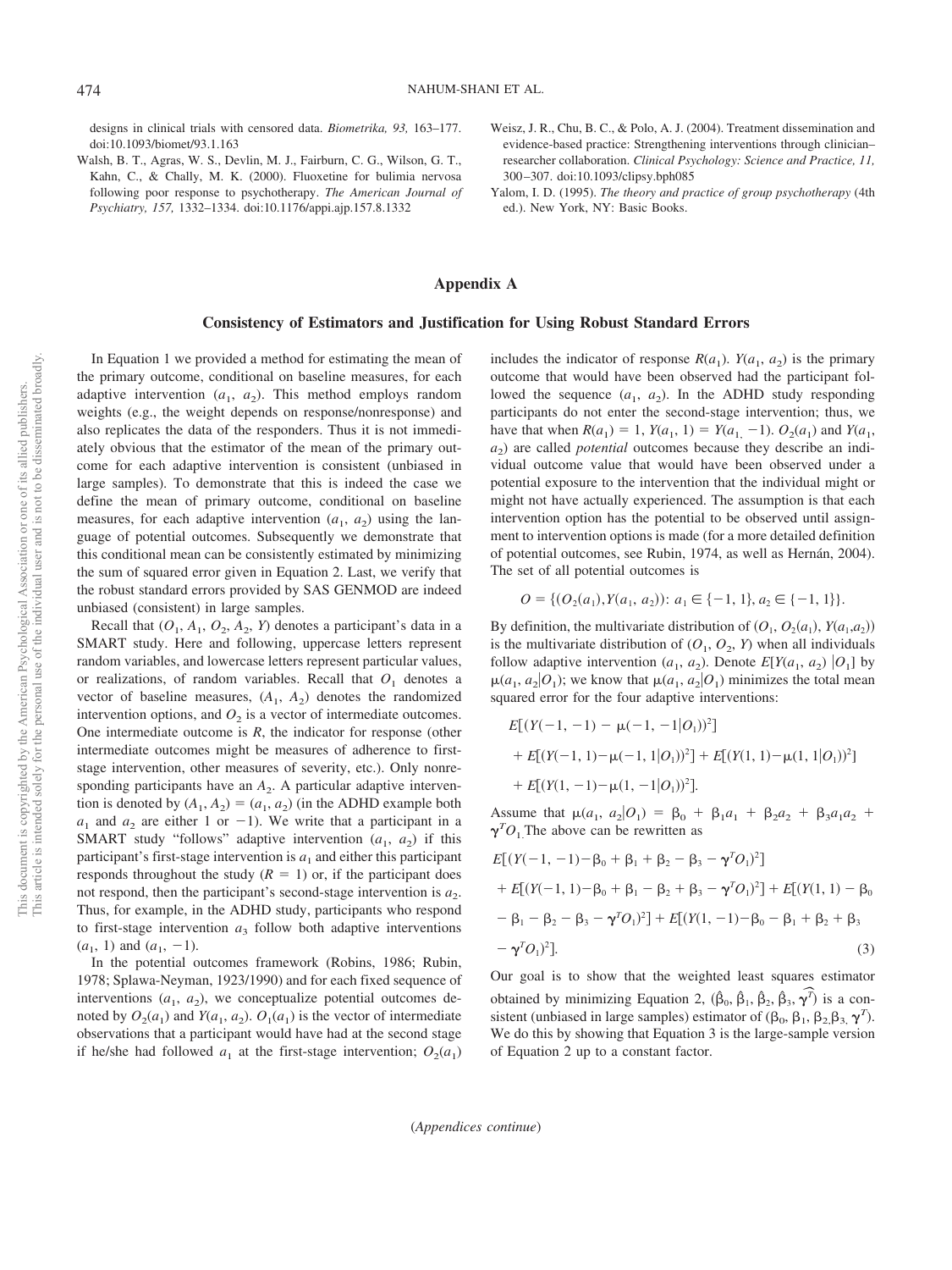Since  $Y(a_1, a_2) = R(a_1)Y(a_1, a_2) + (1 - R(a_1))Y(a_1, a_2)$ , Equation 3 can be rewritten as

$$
\sum_{a_1 \in \{1,-1\}} \sum_{a_2 \in \{1,-1\}} E[(R(a_1)Y(a_1,a_2) + (1-R(a_1))Y(a_1,a_2) - \beta_0
$$

$$
-\beta_1a_1-\beta_2a_2-\beta_3a_1a_2-\gamma^T O_1)^2].
$$

Splitting the squared terms by the indicators,  $R(a_1)$  and  $1 - R(a_1)$ , we obtain that Equation 3 is equal to

$$
\sum_{a_1 \in \{1,-1\}} \sum_{a_2 \in \{1,-1\}} E[R(a_1)(Y(a_1,a_2) - \beta_0 - \beta_1 a_1 - \beta_2 a_2 - \beta_3 a_1 a_2 - \gamma^T O_1)^2] - \gamma^T O_1)^2]
$$

+ 
$$
\sum_{a_1 \in \{1,-1\}} \sum_{a_2 \in \{1,-1\}} E[(1 - R(a_1))(Y(a_1,a_2) - \beta_0 - \beta_1 a_1 - \beta_2 a_2
$$

 $- \beta_3 a_1 a_2 - \gamma^T O_1)^2$ . (4)

Since  $A_1$ ,  $A_2$  are randomized independently of the potential outcomes, Equation 4 can be expressed as

$$
\sum_{a_2 \in \{1,-1\}} E[2R(A_1)(Y(A_1, a_2) - \beta_0 - \beta_1 A_1 - \beta_2 a_2 - \beta_3 A_1 a_2
$$
  

$$
- \gamma^T O_1)^2] + E[4(1 - R(A_1))(Y(A_1, A_2) - \beta_0 - \beta_1 A_1 - \beta_2 A_2
$$
  

$$
- \beta_3 A_1 A_2 - \gamma^T O_1)^2].
$$

(To see this, note that if we average out over  $A_1$  in the first two terms, the weight 2 cancels out the randomization probability .5 and we get an additional sum over  $a_1$ ; next if we average out over both  $A_1$ ,  $A_2$  in the last term, the weight 4 cancels out the product of the randomization probabilities .5\*.5 and we get a double sum over  $a_1$ ,  $a_2$ .)

Next we express Equation 4 and hence Equation 3 in terms of the observed data  $(O_1, A_1, O_2, A_2, Y)$  (recall that  $O_2$  includes the response indicator *R*). We assume that Robins's consistency assumption holds, namely, that the observed outcome for a participant equals the participant's potential outcome, when the intervention is set to the observed intervention option (see Robins & Wasserman, 1997). Accordingly, the potential outcomes are connected to the SMART data by  $R = R(A_1)$  and  $= Y(A_1, A_2)$ ; because responders are not provided a second-stage intervention,  $A_2$ ,  $R(A_1)Y(A_1, 1) = R(A_1)Y(A_1, -1)$ . The consistency assumption implies that Equation 4 is equal to

$$
E[2R(Y - \beta_0 - \beta_1 A_1 - \beta_2 - \beta_3 A_1 - \gamma^T O_1)^2] + E[2R(Y - \beta_0 - \beta_1 A_1 + \beta_2 + \beta_3 A_1 - \gamma^T O_1)^2] + E[4(1 - R)(Y - \beta_0 - \beta_1 A_1 - \beta_2 A_2 - \beta_3 A_1 A_2 - \gamma^T O_1)^2].
$$

However, the above display is the large-sample version of Equation 2 up to a constant factor. The number 2 in the first two terms is the weight given to responders and the number 4 in the third term is the weight given to nonresponders in Equation 2. Thus under mild regweight given to nonresponders in Equation 2. Thus under mild regularity conditions,  $(\hat{\beta}_0, \hat{\beta}_1, \hat{\beta}_2, \hat{\beta}_3, \hat{\gamma}^T)$  is a consistent estimator (unbiased in large samples) of the regression coefficients in  $E[Y(a_1, a_2])$ ased in large samples) of the regression coefficients in  $E[Y(a_1, a_2)|O_1]$ . That is,  $(\beta_0, \beta_1, \beta_2, \beta_3, \gamma^T)$  is a consistent estimator of  $(\beta_0, \beta_1, \beta_2, \beta_3, \gamma^T)$  $\beta_3, \gamma^T$ ).

Last, we provide a sketch of the proof that the robust standard error (sandwich standard error) provided by the SAS GENMOD procedure is a consistent estimator of the variance-covariance of procedure is a consistent estimator of the variance-covariance of<br>the asymptotic normal distribution of  $(\hat{\beta}_0, \hat{\beta}_1, \hat{\beta}_2, \hat{\beta}_3, \hat{\gamma}^T)$ . Note that Equation 2 is equal to

$$
\sum_{i=1}^{N} \left[ 2R_i(Y_i - \beta_0 - \beta_1 A_{1i} - \beta_2 - \beta_3 A_{1i} - \gamma^T O_{1i})^2 \right]
$$
  
+ 
$$
\sum_{i=1}^{N} \left[ 2R_i(Y_i - \beta_0 - \beta_1 A_{1i} + \beta_2 + \beta_3 A_{1i} - \gamma^T O_{1i})^2 \right]
$$
  
+ 
$$
\sum_{i=1}^{N} \left[ 4(1 - R_i)(Y_i - \beta_0 - \beta_1 A_{1i} + \beta_2 A_{2i} + \beta_3 A_{1i} A_{2i} - \gamma^T O_{1i})^2 \right],
$$

where *N* is the number of subjects in the data.<br>Since  $(\hat{\beta}_0, \hat{\beta}_1, \hat{\beta}_2, \hat{\beta}_3, \hat{\gamma}^T)$  minimizes Equation Since  $(\hat{\beta}_0, \hat{\beta}_1, \hat{\beta}_2, \hat{\beta}_3, \gamma^T)$  minimizes Equation 2, the derivative Since  $(\hat{\beta}_0, \hat{\beta}_1, \hat{\beta}_2, \hat{\beta}_3, \hat{\gamma}^T)$  minimizes Equation 2, the derivative of Equation 2 evaluated at  $(\hat{\beta}_0, \hat{\beta}_1, \hat{\beta}_2, \hat{\beta}_3, \hat{\gamma}^T)$  is zero. That is, of Equation 2 evaluated at  $(\hat{\beta}_0, \hat{\beta}_1, \hat{\beta}_2)$ <br>  $\sum_{i=1}^{N} U_i(\hat{\beta}_0, \hat{\beta}_1, \hat{\beta}_2, \hat{\beta}_3, \hat{\gamma}^T) = 0$ , where

$$
U_{i}(\hat{\beta}_{0}, \hat{\beta}_{1}, \hat{\beta}_{2}, \hat{\beta}_{3}, \hat{\gamma}^{T}) = 4R_{i}(Y_{i} - \hat{\beta}_{0} - \hat{\beta}_{1}A_{1i} - \hat{\beta}_{2} - \hat{\beta}_{3}A_{1i}
$$
  

$$
- \hat{\gamma}^{T}O_{1i})(1, A_{1i}, 1, A_{1i}, O_{1i}^{T})^{T} + 4R_{i}(Y_{i}
$$
  

$$
- \hat{\beta}_{0} - \hat{\beta}_{1}A_{1i} + \hat{\beta}_{2} + \hat{\beta}_{3}A_{1i} - \hat{\gamma}^{T}O_{1i})
$$
  

$$
\times (1, A_{1i}, -1, -A_{1i}, O_{1i}^{T})^{T} + 8(1 - R_{i})(Y_{i}
$$
  

$$
- \hat{\beta}_{0} - \hat{\beta}_{1}A_{1i} - \hat{\beta}_{2}A_{2i} - \hat{\beta}_{3}A_{1}A_{2i}
$$
  

$$
- \hat{\gamma}^{T}O_{1i}) \times (1, A_{1i}, A_{2i}, A_{1}A_{2i}, O_{1i}^{T})^{T}
$$

for  $i = 1, ..., N$ .

Recall that responders are replicated and get a weight of 2, and nonresponders get a weight of 4. The sum of the weights is  $\sum_{i=1}^{N} [2R_i + 2R_i + 4(1 - R_i) = 4N]$ . Define  $ZN = 4N$  ( $\hat{\beta}0 - \beta0$ ,  $\hat{\beta}_1 - \beta_1, \hat{\beta}_2 - \beta_2, \hat{\beta}_3 - \beta_3, \gamma_T - \gamma_T$ . A Taylor series for  $0 = \sum_{i=1}^{\infty} U_i(\hat{\beta}_0, \hat{\beta}_1, \hat{\beta}_2, \hat{\beta}_3, \gamma_T$  in  $(\hat{\beta}_0, \hat{\beta}_1, \hat{\beta}_2, \hat{\beta}_3, \gamma_T)$  around  $(\beta_0, \beta_1, \beta_2, \beta_3, \gamma_T)$  $\sum_{i=1}^{N} U_i(\hat{\beta}_0, \hat{\beta}_1, \hat{\beta}_2, \hat{\beta}_3, \hat{\gamma}^T)$  in  $(\hat{\beta}_0, \hat{\beta}_1, \hat{\beta}_2, \hat{\beta}_3, \hat{\gamma}^T)$  around  $(\beta 0, \beta 1, \beta 2, \beta 3, \gamma^T)$  $\gamma T$ ) results in

$$
0 = \frac{1}{\sqrt{4N}} \sum_{i=1}^{N} U_i(\beta_0, \beta_1, \beta_2, \beta_3, \gamma^T) + \frac{1}{4N}
$$

$$
\sum_{i=1}^{N} \frac{\partial U_i(\beta_0, \beta_1, \beta_2, \beta_3, \gamma^T)}{\partial(\beta_0, \beta_1, \beta_2, \beta_3, \gamma^T)} Z_N.
$$

Solve for  $Z_N$  to obtain

$$
Z_{\rm N} = \left(-\frac{1}{4N} \sum_{i=1}^{N} \frac{\partial U_i(\beta_0, \beta_1, \beta_2, \beta_3, \gamma^T)}{\partial(\beta_0, \beta_1, \beta_2, \beta_3, \gamma^T)}\right)^{-1} \frac{1}{\sqrt{4N}} \sum_{i=1}^{N} U_i(\beta_0, \beta_1, \beta_2, \beta_3, \gamma^T).
$$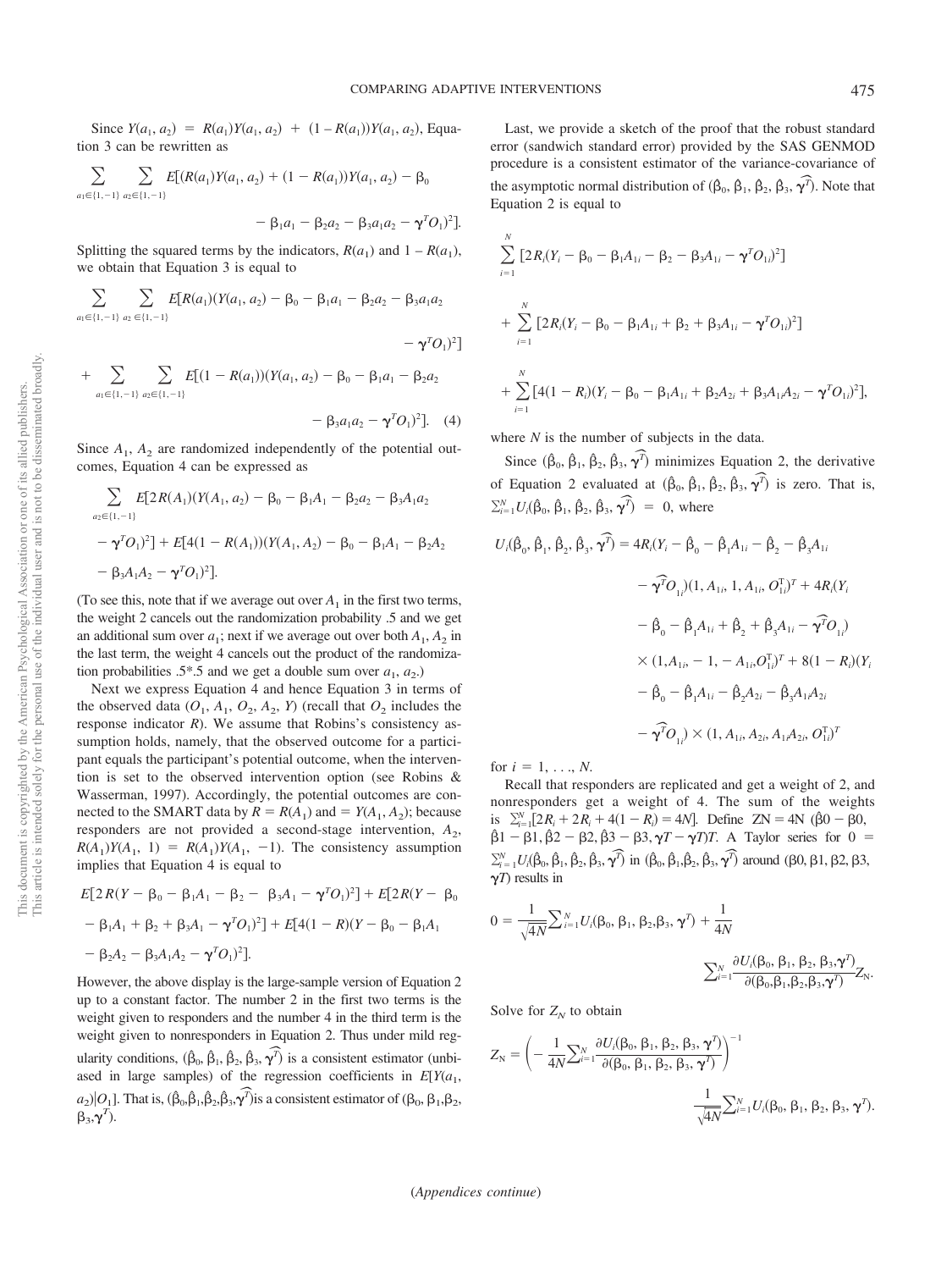Thus, the large-sample variance–covariance matrix of  $Z_N$  is given by  $I_0^{-1}I_1I_0^{-1}$  where

$$
I_0 = 4E[R(1, A_1, 1, A_1, O_1^T)^T(1, A_1, 1, A_1, O_1^T) + R(1, A_1, -1, -A_1, O_1^T)^T(1, A_1, -1, -A_1, O_1^T) + (1 - R)
$$
  
× (1, A\_1, A\_2, A\_1A\_2, O\_1^T)^T(1, A\_1, A\_2, A\_1A\_2, O\_1^T)]  

$$
\left(I_0 = -E\left[\frac{\partial U_i(\beta_0, \beta_1, \beta_2, \beta_3, \gamma^T)}{\partial(\beta_0, \beta_1, \beta_2, \beta_3, \gamma^T)}\right]\right)
$$

and

$$
I_{1} = 16E[R(Y - \beta_{0} - \beta_{1}A_{1} - \beta_{2} - \beta_{3}A_{1}\n- \gamma^{T}O_{1})^{2}(1, A_{1}, 1, A_{1}, O_{1}^{T})^{T}(1, A_{1}, 1, A_{1}, O_{1}^{T}) + R(Y - \beta_{0}\n- \beta_{1}A_{1} + \beta_{2} + \beta_{3}A_{1} - \gamma^{T}O_{1})^{2}(1, A_{1}, -1,\n- A_{1}, O_{1}^{T})^{T}(1, A_{1}, -1, - A_{1}, O_{1}^{T}) + R(Y - \beta_{0} - \beta_{1}A_{1}\n- \beta_{2} - \beta_{3}A_{1} - \gamma^{T}O_{1})(Y - \beta_{0} - \beta_{1}A_{1} + \beta_{2} + \beta_{3}A_{1} - \gamma^{T}O_{1})\n\times [(1, A_{1}, 1, A_{1}, O_{1}^{T})^{T}(1, A_{1}, -1, -A_{1}, O_{1}^{T}) + (1, A_{1}, -1,\n- A_{1}, O_{1}^{T})^{T}(1, A_{1}, 1, A_{1}, O_{1}^{T})] + 4(1-R)(Y - \beta_{0} - \beta_{1}A_{1}\n- \beta_{2}A_{2} - \beta_{3}A_{1}A_{2} - \gamma^{T}O_{1})^{2}\n\times (1, A_{1}, A_{2}, A_{1}A_{2}, O_{1}^{T})^{T}(1, A_{1}, A_{2}, A_{1}A_{2}, O_{1}^{T})],
$$

where  $I_1$  is the variance–covariance matrix of  $U_i(\beta_0, \beta_1, \beta_2, \beta_3)$  $\gamma^T$ ). Replacing the expectation with the weighted sample average (i.e., replacing *E* with  $\frac{1}{4N} \sum_{i=1}^{N}$ .) and plugging in the weighted least squares estimator, we obtain an estimator of the variance– squares estimator, we obtain an estimator of the variance-<br>covariance matrix of  $(\beta_0, \beta_1, \beta_2, \beta_3, \hat{\gamma_1})$ , namely,  $\frac{1}{4N} \hat{I}_0^{-1} \hat{I}_1 \hat{I}_0^{-1}$ , where

$$
\hat{I}_0 = \frac{1}{N} \sum_{i=1}^N [R_i(1, A_{1i}, 1, A_{1i}, O_{1i}^T)^T (1, A_{1i}, 1, A_{1i}, O_{1i}^T) + R_i(1, A_{1i}, 1, A_{1i}, O_{1i}^T) + R_i(1, A_{1i}, 1, A_{1i}, O_{1i}^T) + R_i(1, A_{1i}, O_{1i}^T)^T (1, A_{1i}, -1, -A_{1i}, O_{1i}^T) + 2(1 - R_i)
$$
  
×  $(1, A_{1i}, A_{2i}, A_{1i}, A_{2i}, O_{1i}^T)^T (1, A_{1i}, A_{2i}, A_{1i}A_{2i}, O_{1i}^T)]$ 

and

$$
\hat{I}_{1} = \frac{4}{N} \sum_{i=1}^{N} [R_{i}(Y_{i} - \hat{\beta}_{0} - \hat{\beta}_{1}A_{1i} - \hat{\beta}_{2} - \hat{\beta}_{3}A_{1i} \n- \hat{\gamma}^{T} O_{1i})^{2} (1, A_{1i}, 1, A_{1i}, O_{1i}^{T})^{T} (1, A_{1,i}, 1, A_{1i}, O_{1i}^{T}) + R_{i}(Y_{i} - \hat{\beta}_{0} \n- \hat{\beta}_{1}A_{1i} + \hat{\beta}_{2} + \hat{\beta}_{3}A_{1i} - \hat{\gamma}^{T} O_{1i})^{2} (1, A_{1i}, -1, \n- A_{1i}, O_{1i}^{T})^{T} (1, A_{1i}, -1, - A_{1i}, O_{1i}^{T}) + R_{i}(Y_{i} - \hat{\beta}_{0} - \hat{\beta}_{1}A_{1i} + \hat{\beta}_{2} \n- \hat{\beta}_{3}A_{1i} - \hat{\gamma}^{T} O_{1i}) (Y_{i} - \hat{\beta}_{0} - \hat{\beta}_{1}A_{1i} + \hat{\beta}_{2} + \hat{\beta}_{3}A_{1i} - \hat{\gamma}^{T} O_{1i}) \n\times [(1, A_{1i}, 1, A_{1i}, O_{1i}^{T})^{T} (1, A_{1i} - 1, - A_{1i}, O_{1i}^{T}) + (1, A_{1i}, -1, \n- A_{1i}, O_{1i}^{T})^{T} (1, A_{1i}, 1, A_{1i}, O_{1i}^{T})] + 4(1 - R_{i}(Y_{i} - \hat{\beta}_{0} - \hat{\beta}_{1}A_{1i} \n- \hat{\beta}_{2}A_{2i} - \hat{\beta}_{3}A_{1i}A_{2i} - \hat{\gamma}^{T} O_{1i})^{2} \n\times (1, A_{1i}, A_{2i}, A_{1i}A_{2i}, O_{1i}^{T})^{T} (1, A_{1i}, A_{2i}, A_{1i}A_{2i}, O_{1i}^{T})].
$$

(*Appendices continue*)